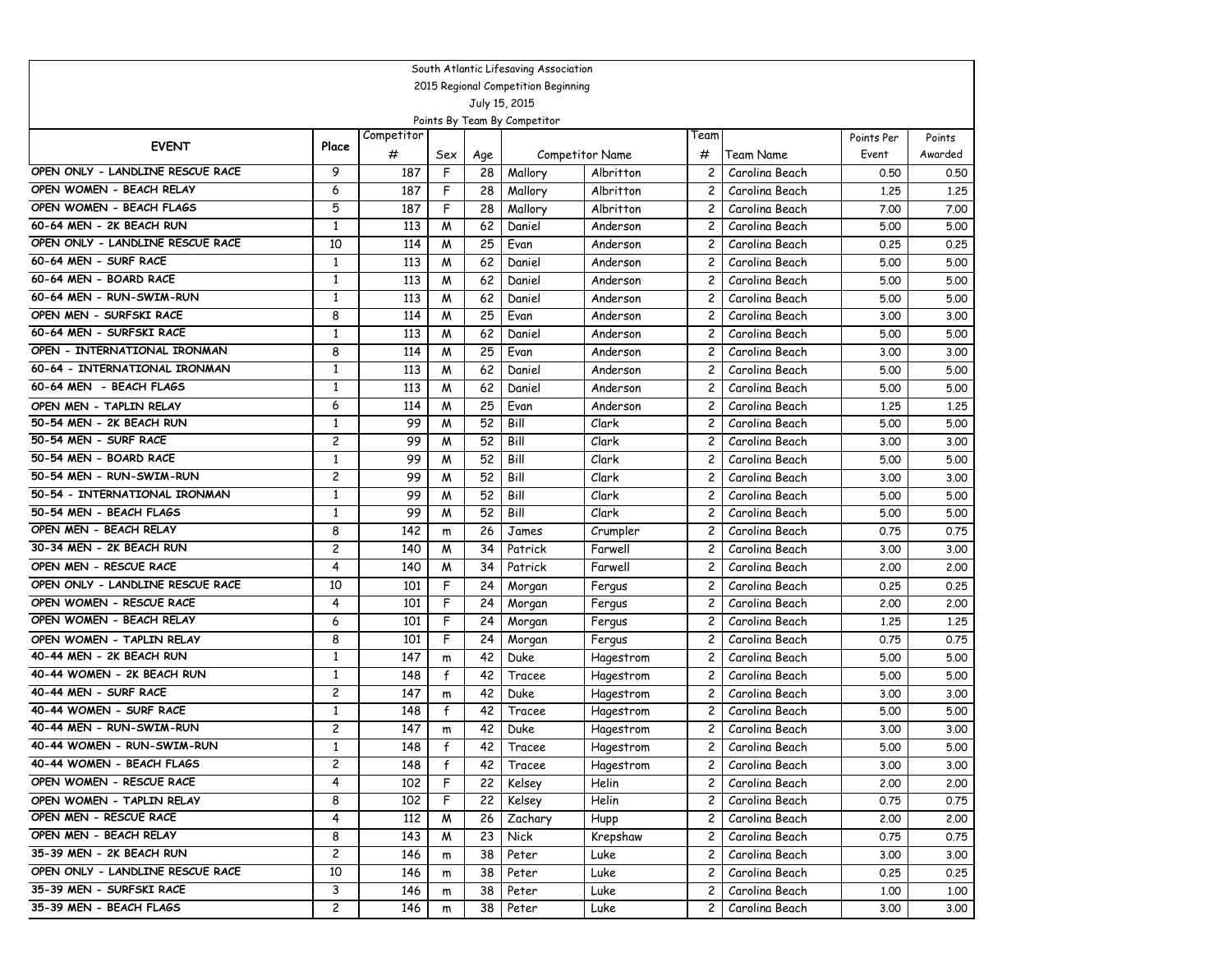|                                                      |                |            |              |     | South Atlantic Lifesaving Association |                        |                |                   |            |         |  |
|------------------------------------------------------|----------------|------------|--------------|-----|---------------------------------------|------------------------|----------------|-------------------|------------|---------|--|
| 2015 Regional Competition Beginning<br>July 15, 2015 |                |            |              |     |                                       |                        |                |                   |            |         |  |
|                                                      |                |            |              |     |                                       |                        |                |                   |            |         |  |
|                                                      |                |            |              |     | Points By Team By Competitor          |                        |                |                   |            |         |  |
| <b>EVENT</b>                                         | Place          | Competitor |              |     |                                       |                        | Геаm           |                   | Points Per | Points  |  |
|                                                      |                | #          | Sex          | Age |                                       | <b>Competitor Name</b> | #              | Team Name         | Event      | Awarded |  |
| OPEN WOMEN - BEACH RELAY                             | 6              | 141        | $\mathbf{f}$ | 24  | Erin                                  | McDaniel               | 2              | Carolina Beach    | 1,25       | 1.25    |  |
| OPEN WOMEN - TAPLIN RELAY                            | 8              | 141        | $\mathbf{f}$ | 24  | Erin                                  | McDaniel               | 2              | Carolina Beach    | 0.75       | 0.75    |  |
| OPEN ONLY - LANDLINE RESCUE RACE                     | 10             | 115        | M            | 25  | Mitchell                              | McDowell               | $\overline{c}$ | Carolina Beach    | 0.25       | 0.25    |  |
| OPEN MEN - BEACH RELAY                               | 8              | 115        | M            | 25  | Mitchell                              | McDowell               | $\overline{c}$ | Carolina Beach    | 0.75       | 0.75    |  |
| OPEN MEN - BEACH FLAGS                               | 2              | 115        | M            | 25  | Mitchell                              | McDowell               | 2              | Carolina Beach    | 10,00      | 10.00   |  |
| OPEN MEN - TAPLIN RELAY                              | 6              | 115        | M            | 25  | Mitchell                              | McDowell               | 2              | Carolina Beach    | 1,25       | 1,25    |  |
| OPEN ONLY - LANDLINE RESCUE RACE                     | 9              | 144        | M            | 19  | Vaughn                                | Rizzo                  | $\overline{c}$ | Carolina Beach    | 0.50       | 0.50    |  |
| OPEN MEN - RESCUE RACE                               | 4              | 144        | M            | 19  | Vaughn                                | Rizzo                  | 2              | Carolina Beach    | 2.00       | 2.00    |  |
| OPEN MEN - BEACH RELAY                               | 8              | 144        | M            | 19  | Vaughn                                | Rizzo                  | 2              | Carolina Beach    | 0.75       | 0.75    |  |
| OPEN MEN - TAPLIN RELAY                              | 6              | 104        | M            | 29  | Alex                                  | Silva                  | $\overline{c}$ | Carolina Beach    | 1,25       | 1,25    |  |
| OPEN WOMEN - SURF RACE                               | 8              | 145        | F            | 25  | Amanda                                | Skanezney              | 2              | Carolina Beach    | 3.00       | 3.00    |  |
| OPEN WOMEN - RUN-SWIM-RUN                            | 6              | 145        | F            | 25  | Amanda                                | Skanezney              | 2              | Carolina Beach    | 5.00       | 5.00    |  |
| OPEN WOMEN - RESCUE RACE                             | 4              | 145        | F            | 25  | Amanda                                | Skanezney              | 2              | Carolina Beach    | 2.00       | 2.00    |  |
| OPEN WOMEN - BEACH RELAY                             | 6              | 145        | F            | 25  | Amanda                                | Skanezney              | 2              | Carolina Beach    | 1,25       | 1,25    |  |
| OPEN - INTERNATIONAL IRONWOMAN                       | $\overline{7}$ | 145        | F            | 25  | Amanda                                | Skanezney              | $\overline{c}$ | Carolina Beach    | 4.00       | 4.00    |  |
| OPEN WOMEN - TAPLIN RELAY                            | 8              | 145        | F            | 25  | Amanda                                | Skanezney              | 2              | Carolina Beach    | 0.75       | 0.75    |  |
| OPEN ONLY - LANDLINE RESCUE RACE                     | 9              | 110        | M            | 23  | Blaine                                | Tipton                 | $\overline{c}$ | Carolina Beach    | 0.50       | 0.50    |  |
| OPEN ONLY - LANDLINE RESCUE RACE                     | 9              | 105        | M            | 20  | Bryan                                 | Veals                  | 2              | Carolina Beach    | 0.50       | 0.50    |  |
| OPEN MEN - BOARD RACE                                | 10             | 105        | M            | 20  | Bryan                                 | Veals                  | 2              | Carolina Beach    | 1.00       | 1.00    |  |
| OPEN MEN - RUN-SWIM-RUN                              | 5              | 105        | M            | 20  | Bryan                                 | Veals                  | 2              | Carolina Beach    | 7.00       | 7.00    |  |
| OPEN MEN - RESCUE RACE                               | 4              | 105        | M            | 20  | Bryan                                 | Veals                  | 2              | Carolina Beach    | 2.00       | 2.00    |  |
| OPEN MEN - TAPLIN RELAY                              | 6              | 105        | M            | 20  | Bryan                                 | Veals                  | $\overline{c}$ | Carolina Beach    | 1,25       | 1,25    |  |
| OPEN WOMEN - RESCUE RACE                             | 4              | 106        | F            | 17  | Sydney                                | Westra                 | 2              | Carolina Beach    | 2,00       | 2.00    |  |
| OPEN MEN - 2K BEACH RUN                              | 5              | 1          | M            | 20  | Ryan                                  | Bing                   | 3              | Charleston County | 7.00       | 7.00    |  |
| OPEN MEN - BEACH RELAY                               | 9              | 1          | М            | 20  | Ryan                                  | Bing                   | 3              | Charleston County | 0.50       | 0.50    |  |
| OPEN MEN - BEACH FLAGS                               | 5              | 1          | M            | 20  | Ryan                                  | Bing                   | 3              | Charleston County | 7.00       | 7.00    |  |
| OPEN MEN - TAPLIN RELAY                              | 10             | 1          | M            | 20  | Ryan                                  | Bing                   | 3              | Charleston County | 0.25       | 0.25    |  |
| OPEN MEN - RESCUE RACE                               | 6              | 2          | M            | 22  | Samuel                                | Blythe                 | 3              | Charleston County | 1,25       | 1,25    |  |
| OPEN MEN - BEACH RELAY                               | 9              | 2          | M            | 22  | Samuel                                | Blythe                 | 3              | Charleston County | 0.50       | 0.50    |  |
| OPEN MEN - BOARD RESCUE RACE                         | 7              | 2          | M            | 22  | Samuel                                | Blythe                 | 3              | Charleston County | 2.00       | 2.00    |  |
| OPEN - INTERNATIONAL IRONMAN                         | 10             | 2          | M            | 22  | Samuel                                | Blythe                 | 3              | Charleston County | 1.00       | 1.00    |  |
| OPEN MEN - TAPLIN RELAY                              | 10             | 2          | M            | 22  | Samuel                                | Blythe                 | 3              | Charleston County | 0.25       | 0.25    |  |
| OPEN WOMEN - SURF RACE                               | $\mathbf{1}$   | 3          | F            | 18  | Hannah                                | Craig                  | 3              | Charleston County | 12,00      | 12,00   |  |
| OPEN WOMEN - RUN-SWIM-RUN                            | 1              | 3          | F            | 18  | Hannah                                | Craig                  | 3              | Charleston County | 12.00      | 12.00   |  |
| OPEN WOMEN - RESCUE RACE                             | 2              | 3          | F            | 18  | Hannah                                | Craig                  | 3              | Charleston County | 2.50       | 2.50    |  |
| OPEN WOMEN - BEACH RELAY                             | 4              | 3          | F            | 18  | Hannah                                | Craig                  | 3              | Charleston County | 2.00       | 2.00    |  |
| OPEN WOMEN - BOARD RESCUE RACE                       | $\mathbf{1}$   | 3          | F            | 18  | Hannah                                | Craig                  | 3              | Charleston County | 6.00       | 6.00    |  |
| OPEN WOMEN - BEACH FLAGS                             | 7              | 3          | F.           | 18  | Hannah                                | Craig                  | 3              | Charleston County | 4.00       | 4.00    |  |
| OPEN WOMEN - TAPLIN RELAY                            | 3              | 3          | F            | 18  | Hannah                                | Craig                  | 3              | Charleston County | 2.25       | 2.25    |  |
| OPEN WOMEN - BEACH RELAY                             | 3              | 4          | F            | 17  | Mary Beth                             | DesJardins             | 3              | Charleston County | 2.25       | 2.25    |  |
| OPEN WOMEN - BOARD RESCUE RACE                       | 6              | 4          | F            | 17  | Mary Beth                             | DesJardins             | 3              | Charleston County | 2.50       | 2.50    |  |
| OPEN WOMEN - TAPLIN RELAY                            | 3              | 4          | F            | 17  | Mary Beth                             | DesJardins             | 3              | Charleston County | 2.25       | 2.25    |  |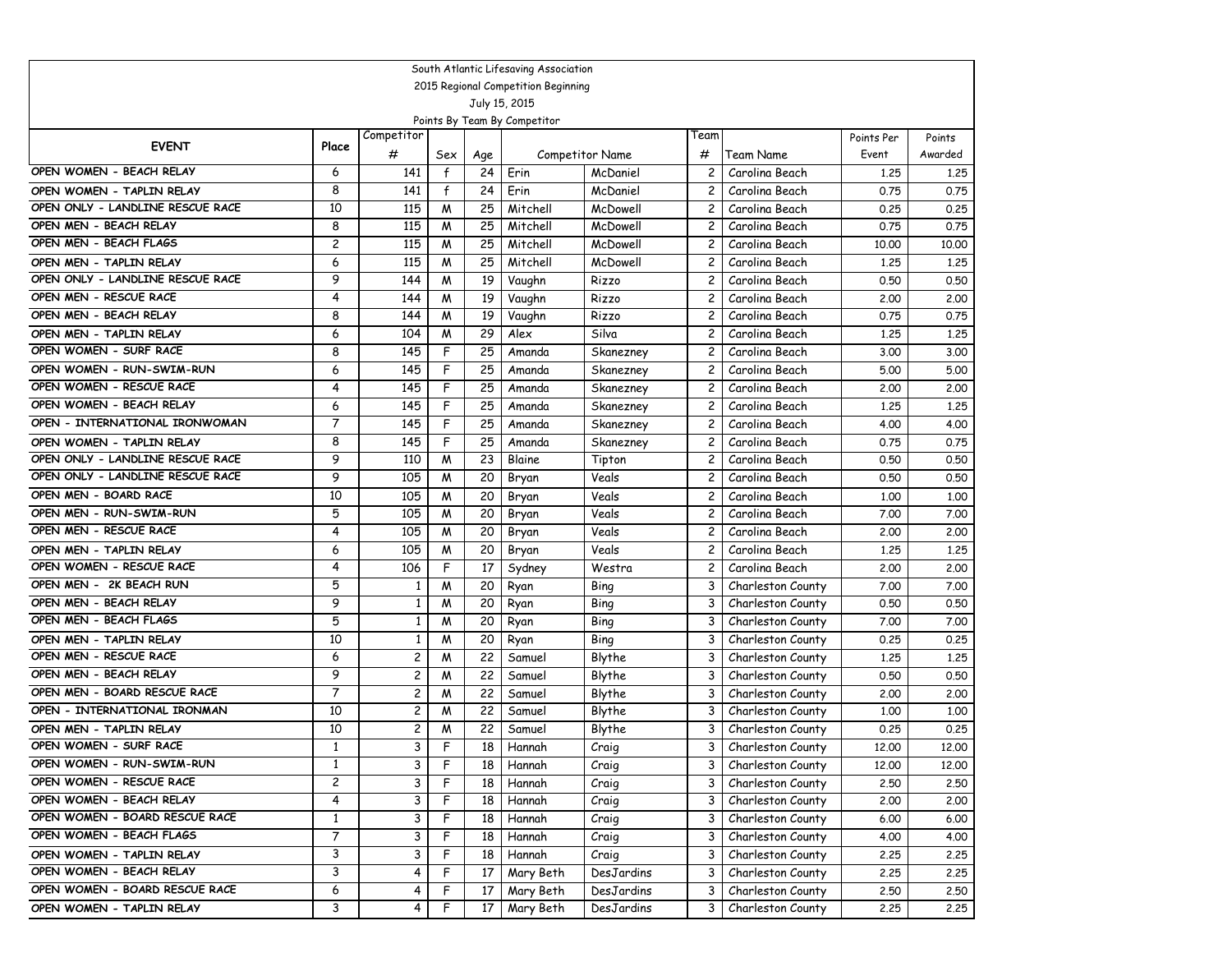|                                     |              |                |     |     | South Atlantic Lifesaving Association |                 |      |                   |            |         |
|-------------------------------------|--------------|----------------|-----|-----|---------------------------------------|-----------------|------|-------------------|------------|---------|
| 2015 Regional Competition Beginning |              |                |     |     |                                       |                 |      |                   |            |         |
|                                     |              |                |     |     | July 15, 2015                         |                 |      |                   |            |         |
|                                     |              |                |     |     | Points By Team By Competitor          |                 |      |                   |            |         |
| <b>EVENT</b>                        | Place        | Competitor     |     |     |                                       |                 | Геаm |                   | Points Per | Points  |
|                                     |              | #              | Sex | Age |                                       | Competitor Name | #    | Team Name         | Event      | Awarded |
| 35-39 MEN - 2K BEACH RUN            | 3            | 5              | M   | 39  | Stephen                               | Fernandez       | 3    | Charleston County | 1.00       | 1.00    |
| 35-39 MEN - SURF RACE               | $\mathbf{1}$ | 5              | M   | 39  | Stephen                               | Fernandez       | 3    | Charleston County | 5.00       | 5.00    |
| 35-39 MEN - BOARD RACE              | 3            | 5              | M   | 39  | Stephen                               | Fernandez       | 3    | Charleston County | 1.00       | 1.00    |
| 35-39 MEN - RUN-SWIM-RUN            | $\mathbf{1}$ | 5              | M   | 39  | Stephen                               | Fernandez       | 3    | Charleston County | 5.00       | 5.00    |
| 35-39 - INTERNATIONAL IRONMAN       | 3            | 5              | M   | 39  | Stephen                               | Fernandez       | 3    | Charleston County | 1.00       | 1.00    |
| OPEN MEN - SURF RACE                | 7            | 6              | M   | 19  | Chase                                 | Heffron         | 3    | Charleston County | 4.00       | 4.00    |
| OPEN MEN - RESCUE RACE              | 6            | 6              | M   | 19  | Chase                                 | Heffron         | 3    | Charleston County | 1,25       | 1,25    |
| OPEN MEN - RESCUE RACE              | 10           | $\overline{7}$ | M   | 27  | Steve                                 | Heyward         | 3    | Charleston County | 0.25       | 0.25    |
| OPEN MEN - BOARD RACE               | 9            | 8              | M   | 18  | Max                                   | Hutton          | 3    | Charleston County | 2,00       | 2.00    |
| OPEN - INTERNATIONAL IRONMAN        | 4            | 8              | M   | 18  | Max                                   | Hutton          | 3    | Charleston County | 8.00       | 8.00    |
| OPEN MEN - BEACH RELAY              | 9            | 9              | M   | 24  | Kurtyss                               | Kasten          | 3    | Charleston County | 0.50       | 0.50    |
| OPEN MEN - SURFSKI RACE             | 10           | 9              | M   | 24  | Kurtyss                               | Kasten          | 3    | Charleston County | 1.00       | 1.00    |
| OPEN MEN - BEACH FLAGS              | 9            | 9              | M   | 24  | Kurtyss                               | Kasten          | 3    | Charleston County | 2.00       | 2.00    |
| OPEN MEN - TAPLIN RELAY             | 10           | 9              | M   | 24  | Kurtyss                               | Kasten          | 3    | Charleston County | 0.25       | 0.25    |
| 40-44 MEN - BOARD RACE              | 2            | 10             | M   | 42  | John                                  | Knebel          | 3    | Charleston County | 3.00       | 3.00    |
| 40-44 MEN - SURFSKI RACE            | $\mathbf{1}$ | 10             | M   | 42  | John                                  | Knebel          | 3    | Charleston County | 5.00       | 5.00    |
| 40-44 - INTERNATIONAL IRONMAN       | 1            | 10             | M   | 42  | John                                  | Knebel          | 3    | Charleston County | 5.00       | 5.00    |
| 40-44 MEN - BEACH FLAGS             | 3            | 10             | M   | 42  | John                                  | Knebel          | 3    | Charleston County | 1.00       | 1.00    |
| OPEN MEN - RESCUE RACE              | 6            | 11             | M   | 24  | Luke                                  | Meier           | 3    | Charleston County | 1,25       | 1,25    |
| 30-34 MEN - 2K BEACH RUN            | 3            | 12             | M   | 33  | Clark                                 | Noble           | 3    | Charleston County | 1.00       | 1.00    |
| 30-34 MEN - SURF RACE               | 1            | 12             | M   | 33  | Clark                                 | Noble           | 3    | Charleston County | 5.00       | 5.00    |
| 30-34 MEN-RUN - SWIM-RUN            | $\mathbf{1}$ | 12             | M   | 33  | Clark                                 | Noble           | 3    | Charleston County | 5.00       | 5.00    |
| OPEN MEN - RESCUE RACE              | 10           | 12             | M   | 33  | Clark                                 | Noble           | 3    | Charleston County | 0.25       | 0.25    |
| 30-34 MEN - BEACH FLAGS             | 2            | 12             | M   | 33  | Clark                                 | Noble           | 3    | Charleston County | 3.00       | 3.00    |
| OPEN MEN - SURF RACE                | 9            | 13             | M   | 19  | Alex                                  | Parler          | 3    | Charleston County | 2,00       | 2.00    |
| OPEN MEN - RESCUE RACE              | 10           | 13             | M   | 19  | Alex                                  | Parler          | 3    | Charleston County | 0.25       | 0.25    |
| OPEN MEN - BEACH RELAY              | 9            | 13             | M   | 19  | Alex                                  | Parler          | 3    | Charleston County | 0.50       | 0.50    |
| OPEN MEN - RESCUE RACE              | 6            | 14             | M   | 22  | Anthony                               | Tipton          | 3    | Charleston County | 1,25       | 1,25    |
| OPEN MEN - BOARD RESCUE RACE        | 7            | 14             | M   | 22  | Anthony                               | Tipton          | 3    | Charleston County | 2.00       | 2.00    |
| OPEN MEN - TAPLIN RELAY             | 10           | 14             | M   | 22  | Anthony                               | Tipton          | 3    | Charleston County | 0.25       | 0.25    |
| OPEN WOMEN - 2K BEACH RUN           | 4            | 15             | F   | 25  | Lauren                                | Weeks           | 3    | Charleston County | 8.00       | 8.00    |
| OPEN WOMEN - BOARD RACE             | 10           | 15             | F   | 25  | Lauren                                | Weeks           | 3    | Charleston County | 1.00       | 1,00    |
| OPEN WOMEN - RESCUE RACE            | 2            | 15             | F   | 25  | Lauren                                | Weeks           | 3    | Charleston County | 2.50       | 2.50    |
| OPEN WOMEN - BEACH RELAY            | 4            | 15             | F   | 25  | Lauren                                | Weeks           | 3    | Charleston County | 2.00       | 2.00    |
| OPEN WOMEN - SURFSKI RACE           | 8            | 15             | F   | 25  | Lauren                                | Weeks           | 3    | Charleston County | 3.00       | 3.00    |
| OPEN WOMEN - BOARD RESCUE RACE      | $\mathbf{1}$ | 15             | F   | 25  | Lauren                                | Weeks           | 3    | Charleston County | 6.00       | 6.00    |
| OPEN - INTERNATIONAL IRONWOMAN      | 5            | 15             | F   | 25  | Lauren                                | Weeks           | 3    | Charleston County | 7.00       | 7.00    |
| OPEN WOMEN - TAPLIN RELAY           | 3            | 15             | F.  | 25  | Lauren                                | Weeks           | 3    | Charleston County | 2.25       | 2.25    |
| OPEN WOMEN - 2K BEACH RUN           | $\mathbf{1}$ | 16             | F   | 16  | Mary                                  | Wilson          | 3    | Charleston County | 12.00      | 12.00   |
| OPEN WOMEN - SURF RACE              | 3            | 17             | F.  | 16  | Peyton                                | Wilson          | 3    | Charleston County | 9.00       | 9.00    |
| OPEN WOMEN - RUN-SWIM-RUN           | 5            | 17             | F   | 16  | Peyton                                | Wilson          | 3    | Charleston County | 7.00       | 7.00    |
| OPEN MEN - RESCUE RACE              | 10           | 18             | M   | 19  | Robbie                                | Wilson          | 3    | Charleston County | 0.25       | 0.25    |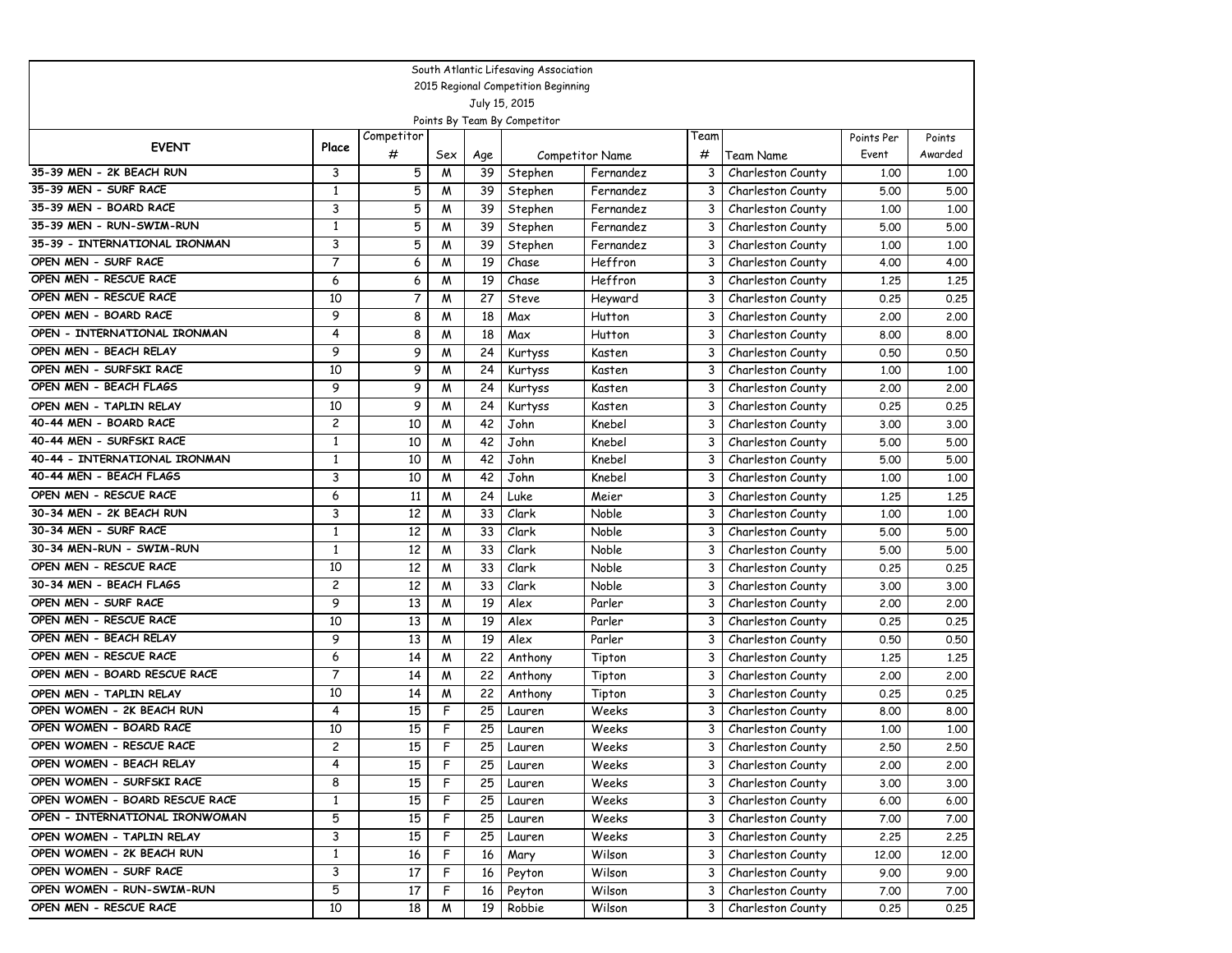|                                  |                         |            |     |                 | South Atlantic Lifesaving Association |                        |                |                    |            |         |
|----------------------------------|-------------------------|------------|-----|-----------------|---------------------------------------|------------------------|----------------|--------------------|------------|---------|
|                                  |                         |            |     |                 | 2015 Regional Competition Beginning   |                        |                |                    |            |         |
|                                  |                         |            |     |                 | July 15, 2015                         |                        |                |                    |            |         |
|                                  |                         |            |     |                 | Points By Team By Competitor          |                        |                |                    |            |         |
| <b>EVENT</b>                     | Place                   | Competitor |     |                 |                                       |                        | Team           |                    | Points Per | Points  |
|                                  |                         | #          | Sex | Age             |                                       | <b>Competitor Name</b> | #              | Team Name          | Event      | Awarded |
| OPEN WOMEN - RESCUE RACE         | 2                       | 16         | F   | 16              | Mary                                  | Wilson                 | 3              | Charleston County  | 2.50       | 2.50    |
| OPEN WOMEN - RESCUE RACE         | $\overline{c}$          | 17         | F   | 16              | Peyton                                | Wilson                 | 3              | Charleston County  | 2.50       | 2.50    |
| OPEN WOMEN - BEACH RELAY         | 4                       | 16         | F   | 16              | Mary                                  | Wilson                 | 3              | Charleston County  | 2.00       | 2.00    |
| OPEN WOMEN - BEACH RELAY         | 4                       | 17         | F   | 16              | Peyton                                | Wilson                 | 3              | Charleston County  | 2.00       | 2.00    |
| OPEN WOMEN - BOARD RESCUE RACE   | 6                       | 17         | F   | 16              | Peyton                                | Wilson                 | 3              | Charleston County  | 2.50       | 2.50    |
| OPEN WOMEN - BOARD RESCUE RACE   | 7                       | 16         | F   | 16              | Mary                                  | Wilson                 | 3              | Charleston County  | 2.00       | 2.00    |
| OPEN WOMEN - TAPLIN RELAY        | 3                       | 16         | F   | 16              | Mary                                  | Wilson                 | 3              | Charleston County  | 2.25       | 2.25    |
| OPEN WOMEN - SURF RACE           | 6                       | 19         | F   | 21              | Hope                                  | Andrews                | $\overline{7}$ | <b>Hilton Head</b> | 5.00       | 5.00    |
| OPEN WOMEN - RUN-SWIM-RUN        | $\overline{7}$          | 19         | F   | 21              | Hope                                  | Andrews                | 7              | <b>Hilton Head</b> | 4.00       | 4.00    |
| OPEN WOMEN - RESCUE RACE         | 3                       | 19         | F   | 21              | Hope                                  | Andrews                | 7              | Hilton Head        | 2.25       | 2.25    |
| OPEN MEN - BEACH RELAY           | 3                       | 20         | M   | 20              | Kevin                                 | Fries                  | 7              | Hilton Head        | 2.25       | 2.25    |
| OPEN MEN - BEACH RELAY           | 3                       | 21         | M   | 21              | <b>Justin</b>                         | German                 | 7              | <b>Hilton Head</b> | 2.25       | 2.25    |
| OPEN WOMEN - RESCUE RACE         | 9                       | 22         | F   | 23              | Rebecca                               | Gerner                 | 7              | Hilton Head        | 0.50       | 0.50    |
| OPEN WOMEN - BEACH RELAY         | $\overline{c}$          | 22         | F   | 23              | Rebecca                               | Gerner                 | 7              | Hilton Head        | 2.50       | 2.50    |
| OPEN WOMEN - BEACH FLAGS         | 10                      | 22         | F   | 23              | Rebecca                               | Gerner                 | $\overline{7}$ | <b>Hilton Head</b> | 1.00       | 1.00    |
| OPEN WOMEN - SURF RACE           | 9                       | 24         | F   | 20              | Maisey                                | Kent                   | 7              | Hilton Head        | 2.00       | 2.00    |
| OPEN WOMEN - RESCUE RACE         | 9                       | 24         | F   | 20              | Maisey                                | Kent                   | $\overline{7}$ | <b>Hilton Head</b> | 0.50       | 0.50    |
| OPEN WOMEN - RESCUE RACE         | 3                       | 26         | F   | 20              | Charlotte                             | Lechner                | 7              | <b>Hilton Head</b> | 2.25       | 2.25    |
| OPEN MEN - BEACH RELAY           | 3                       | 27         | M   | 22              | Bryan                                 | Lubarsky               | 7              | Hilton Head        | 2.25       | 2.25    |
| OPEN WOMEN - 2K BEACH RUN        | 7                       | 28         | F   | 20              | Taylor                                | Mastin                 | $\overline{7}$ | Hilton Head        | 4.00       | 4.00    |
| OPEN WOMEN - RESCUE RACE         | 3                       | 28         | F   | 20              | Taylor                                | Mastin                 | 7              | <b>Hilton Head</b> | 2,25       | 2.25    |
| OPEN WOMEN - RESCUE RACE         | 3                       | 30         | F   | 23              | Carenna                               | Neely                  | 7              | Hilton Head        | 2.25       | 2.25    |
| OPEN WOMEN - BEACH RELAY         | $\overline{\mathbf{c}}$ | 30         | F   | 23              | Carenna                               | Neely                  | 7              | Hilton Head        | 2.50       | 2.50    |
| OPEN WOMEN - 2K BEACH RUN        | 3                       | 33         | F   | 20              | Kristin                               | Schmidt                | 7              | <b>Hilton Head</b> | 9.00       | 9.00    |
| OPEN WOMEN - BEACH RELAY         | 2                       | 33         | F   | 20              | Kristin                               | Schmidt                | 7              | Hilton Head        | 2.50       | 2.50    |
| OPEN WOMEN - RESCUE RACE         | 9                       | 34         | F   | 20              | Carrie                                | Schrock                | 7              | Hilton Head        | 0.50       | 0.50    |
| OPEN WOMEN - RUN-SWIM-RUN        | 10                      | 35         | F   | 24              | Taylor                                | Smith                  | 7              | Hilton Head        | 1,00       | 1.00    |
| OPEN WOMEN - RESCUE RACE         | 9                       | 35         | F   | 24              | Taylor                                | Smith                  | 7              | Hilton Head        | 0.50       | 0.50    |
| OPEN WOMEN - BEACH RELAY         | 2                       | 35         | F   | 24              | Taylor                                | Smith                  | 7              | Hilton Head        | 2.50       | 2.50    |
| OPEN WOMEN - BEACH FLAGS         | 3                       | 35         | F   | 24              | Taylor                                | Smith                  | 7              | Hilton Head        | 9.00       | 9.00    |
| OPEN MEN - BEACH RELAY           | 3                       | 36         | M   | 21              | Mitchell                              | Stewart                | 7              | Hilton Head        | 2.25       | 2.25    |
| OPEN MEN - BEACH FLAGS           | 6                       | 36         | M   | 21              | Mitchell                              | Stewart                | 7              | Hilton Head        | 5.00       | 5.00    |
| OPEN MEN - BEACH RELAY           | 2                       | 37         | W   | 21              | Gunter                                | Bowling                | 8              | Horry County       | 2.50       | 2.50    |
| OPEN WOMEN - 2K BEACH RUN        | 5                       | 38         | F   | 21 <sup>1</sup> | Jacqueline                            | Brengel                | 8              | Horry County       | 7.00       | 7.00    |
| OPEN WOMEN - TAPLIN RELAY        | 5                       | 38         | F   | 21              | Jacqueline                            | Brengel                | 8              | Horry County       | 1.75       | 1.75    |
| OPEN ONLY - LANDLINE RESCUE RACE | 6                       | 39         | M   | 41              | Donnie                                | Constronstich          | 8              | Horry County       | 1.25       | 1.25    |
| 40-44 MEN - SURF RACE            | 3                       | 39         | M   | 41              | Donnie                                | Constronstich          | 8              | Horry County       | 1.00       | 1.00    |
| 40-44 MEN - BOARD RACE           | 3                       | 39         | M   | 41              | Donnie                                | Constronstich          | 8              | Horry County       | 1.00       | 1.00    |
| 40-44 MEN - RUN-SWIM-RUN         | 3                       | 39         | M   | 41              | Donnie                                | Constronstich          | 8              | Horry County       | 1.00       | 1.00    |
| 40-44 - INTERNATIONAL IRONMAN    | $\overline{\mathbf{c}}$ | 39         | M   | 41              | Donnie                                | Constronstich          | 8              | Horry County       | 3.00       | 3.00    |
| OPEN ONLY - LANDLINE RESCUE RACE | 6                       | 40         | M   | 25              | Marcus                                | Fichtner               | 8              | Horry County       | 1.25       | 1.25    |
| OPEN MEN - RESCUE RACE           | 9                       | 40         | M   | 25              | Marcus                                | Fichtner               | 8              | Horry County       | 0.50       | 0.50    |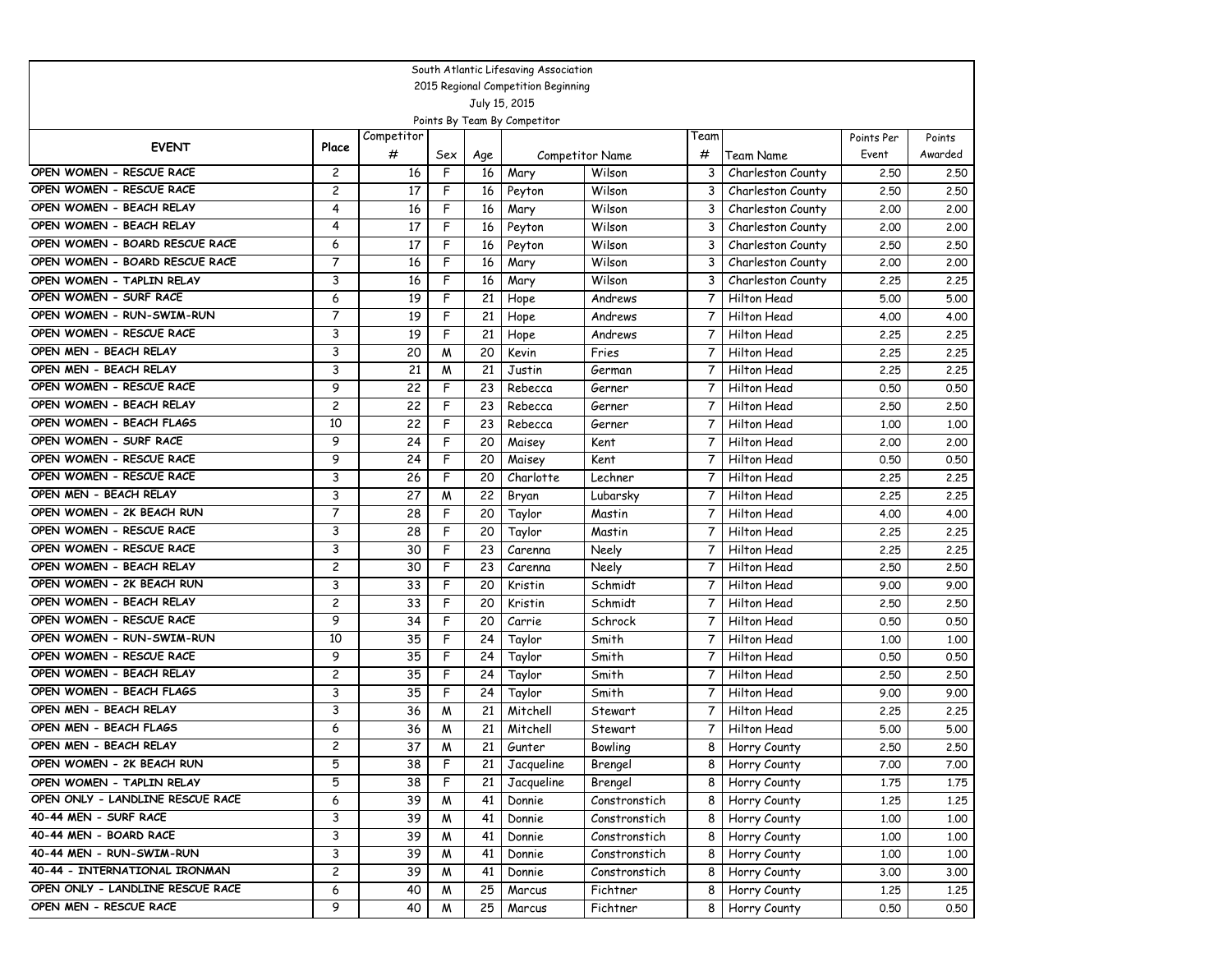|                                                                  |                   |                 |        |                 | South Atlantic Lifesaving Association |                        |      |              |            |                   |
|------------------------------------------------------------------|-------------------|-----------------|--------|-----------------|---------------------------------------|------------------------|------|--------------|------------|-------------------|
|                                                                  |                   |                 |        |                 | 2015 Regional Competition Beginning   |                        |      |              |            |                   |
|                                                                  |                   |                 |        |                 | July 15, 2015                         |                        |      |              |            |                   |
|                                                                  |                   |                 |        |                 | Points By Team By Competitor          |                        |      |              |            |                   |
| <b>EVENT</b>                                                     | Place             | Competitor      |        |                 |                                       |                        | Team |              | Points Per | Points            |
|                                                                  |                   | #               | Sex    | Age             |                                       | <b>Competitor Name</b> | #    | Team Name    | Event      | Awarded           |
| OPEN ONLY - LANDLINE RESCUE RACE                                 | 6                 | 41              | M      | 20              | Craig                                 | Fleury                 | 8    | Horry County | 1,25       | 1.25              |
| OPEN MEN - BOARD RACE                                            | 8                 | 41              | M      | 20              | Craig                                 | Fleury                 | 8    | Horry County | 3.00       | 3.00              |
| OPEN MEN - RESCUE RACE                                           | 9                 | 41              | M      | 20              | Craig                                 | Fleury                 | 8    | Horry County | 0.50       | 0.50              |
| OPEN MEN - RESCUE RACE                                           | 9                 | 42              | F      | 28              | Karel                                 | Fonick                 | 8    | Horry County | 0.50       | 0.50              |
| OPEN MEN - BEACH RELAY                                           | 2                 | 42              | F      | 28              | Karel                                 | Fonick                 | 8    | Horry County | 2.50       | 2.50              |
| OPEN MEN - BEACH RELAY                                           | 2                 | 43              | M      | 20              | Tyler                                 | Gill                   | 8    | Horry County | 2.50       | 2.50              |
| OPEN WOMEN - 2K BEACH RUN                                        | 10                | 45              | F      | 27              | Petra                                 | Kaucka                 | 8    | Horry County | 1,00       | 1.00              |
| OPEN WOMEN - RESCUE RACE                                         | 7                 | 45              | F      | 27              | Petra                                 | Kaucka                 | 8    | Horry County | 1,00       | 1.00              |
| OPEN WOMEN - BEACH RELAY                                         | 1                 | 45              | F      | 27              | Petra                                 | Kaucka                 | 8    | Horry County | 3.00       | 3.00              |
| OPEN WOMEN - BEACH FLAGS                                         | 6                 | 45              | F      | $\overline{27}$ | Petra                                 | Kaucka                 | 8    | Horry County | 5.00       | 5.00              |
| OPEN WOMEN - TAPLIN RELAY                                        | 5                 | 45              | F      | 27              | Petra                                 | Kaucka                 | 8    | Horry County | 1.75       | 1.75              |
| OPEN ONLY - LANDLINE RESCUE RACE                                 | 6                 | 46              | F      | 21              | Marisa                                | Maher                  | 8    | Horry County | 1,25       | 1,25              |
| OPEN WOMEN - BEACH RELAY                                         | 1                 | 46              | F      | 21              | Marisa                                | Maher                  | 8    | Horry County | 3.00       | 3.00              |
| OPEN WOMEN - BOARD RESCUE RACE                                   | 5                 | 46              | F      | 21              | Marisa                                | Maher                  | 8    | Horry County | 3.50       | 3.50              |
| OPEN WOMEN - TAPLIN RELAY                                        | 7                 | 46              | F      | 21              | Marisa                                | Maher                  | 8    | Horry County | 1.00       | 1.00              |
| OPEN MEN - RESCUE RACE                                           | 9                 | 47              | M      | 19              | Jacob                                 | Marshall               | 8    | Horry County | 0.50       | 0.50              |
| OPEN WOMEN - RESCUE RACE                                         | 7                 | 49              | F      | 20              | Courtney                              | Porfilio               | 8    | Horry County | 1,00       | 1.00              |
| OPEN WOMEN - BEACH RELAY                                         | $\mathbf{1}$      | 49              | F      | 20              | Courtney                              | Porfilio               | 8    | Horry County | 3.00       | 3.00              |
| OPEN WOMEN - BOARD RESCUE RACE                                   | 5                 | 49              | F      | 20              | Courtney                              | Porfilio               | 8    | Horry County | 3.50       | 3.50              |
| OPEN WOMEN - TAPLIN RELAY                                        | 7                 | 49              | F      | 20              | Courtney                              | Porfilio               | 8    | Horry County | 1,00       | 1.00              |
| OPEN WOMEN - RESCUE RACE                                         | 7                 | 50              | F      | 21              | Kara                                  | Powers                 | 8    | Horry County | 1,00       | 1.00              |
| OPEN WOMEN - BEACH RELAY                                         | $\mathbf{1}$      | 50              | F      | 21              | Kara                                  | Powers                 | 8    | Horry County | 3.00       | 3.00              |
| OPEN WOMEN - TAPLIN RELAY                                        | 7                 | 50              | F      | 21              | Kara                                  | Powers                 | 8    | Horry County | 1,00       | 1.00              |
| OPEN WOMEN - BOARD RESCUE RACE                                   | 10                | 51              | F      | 22              | Caitlin                               | Raynor                 | 8    | Horry County | 0.50       | 0.50              |
| OPEN WOMEN - TAPLIN RELAY                                        | 5                 | 51              | F      | 22              | Caitlin                               | Raynor                 | 8    | Horry County | 1.75       | 1.75              |
| OPEN MEN - BEACH RELAY                                           | 2                 | 52              | M      | 20              | Marshawn                              | Scott                  | 8    | Horry County | 2.50       | 2.50              |
| OPEN MEN - BEACH FLAGS                                           | 8                 | 52              | M      | 20              | Marshawn                              | Scott                  | 8    | Horry County | 3.00       | 3.00              |
| OPEN WOMEN - RESCUE RACE                                         | $\overline{7}$    | $\overline{54}$ | F      | 19              | Kaley                                 | Tyree                  | 8    | Horry County | 1,00       | 1.00              |
| OPEN WOMEN - TAPLIN RELAY<br>OPEN WOMEN - BOARD RACE             | 7                 | 54              | F      | 19              | Kaley                                 | Tyree                  | 8    | Horry County | 1,00       | 1.00              |
| OPEN WOMEN - BOARD RESCUE RACE                                   | 6                 | 55              | F      | 28              | Eva                                   | Zahradnikova           | 8    | Horry County | 5.00       | 5.00              |
| OPEN WOMEN - BEACH FLAGS                                         | 10                | 55              | F      | 28<br>28        | Eva                                   | Zahradnikova           | 8    | Horry County | 0.50       | 0.50              |
|                                                                  | 2<br>5            | 55              | F<br>F | 28              | Eva                                   | Zahradnikova           | 8    | Horry County | 10,00      | 10.00             |
| OPEN WOMEN - TAPLIN RELAY                                        |                   | 55              |        |                 | Eva                                   | Zahradnikova           | 8    | Horry County | 1.75       | 1.75              |
| OPEN WOMEN - BOARD RACE<br>OPEN WOMEN - RESCUE RACE              | 2                 | 116             | F<br>F | 20<br>20        | Lauren                                | Badenhoop              | 9    | Jax Beach    | 10.00      | 10.00             |
|                                                                  | 8                 | 116             |        |                 | Lauren                                | Badenhoop              | 9    | Jax Beach    | 0.75       | 0.75              |
| OPEN WOMEN - BEACH RELAY<br>OPEN WOMEN - SURFSKI RACE            | 8<br>$\mathbf{1}$ | 116             | F      | 20              | Lauren                                | Badenhoop              | 9    | Jax Beach    | 0.75       | 0.75              |
|                                                                  |                   | 116             | F.     | 20              | Lauren                                | Badenhoop              | 9    | Jax Beach    | 12.00      | 12.00             |
| OPEN WOMEN - BOARD RESCUE RACE<br>OPEN - INTERNATIONAL IRONWOMAN | 4                 | 116             | F      | 20              | Lauren                                | Badenhoop              | 9    | Jax Beach    | 4.00       | 4.00              |
|                                                                  | 3                 | 116             | F.     | 20              | Lauren                                | Badenhoop              | 9    | Jax Beach    | 9.00       | 9.00 <sub>1</sub> |
| OPEN WOMEN - BEACH FLAGS                                         | 8                 | 116             | F      | 20              | Lauren                                | Badenhoop              | 9    | Jax Beach    | 3.00       | 3.00              |
| OPEN WOMEN - TAPLIN RELAY                                        | 2                 | 116             | F      | 20              | Lauren                                | Badenhoop              | 9    | Jax Beach    | 2.50       | 2.50              |
| OPEN WOMEN - RESCUE RACE                                         | 8                 | 117             | F      | 18              | Elise                                 | Byrd                   | 9    | Jax Beach    | 0.75       | 0.75              |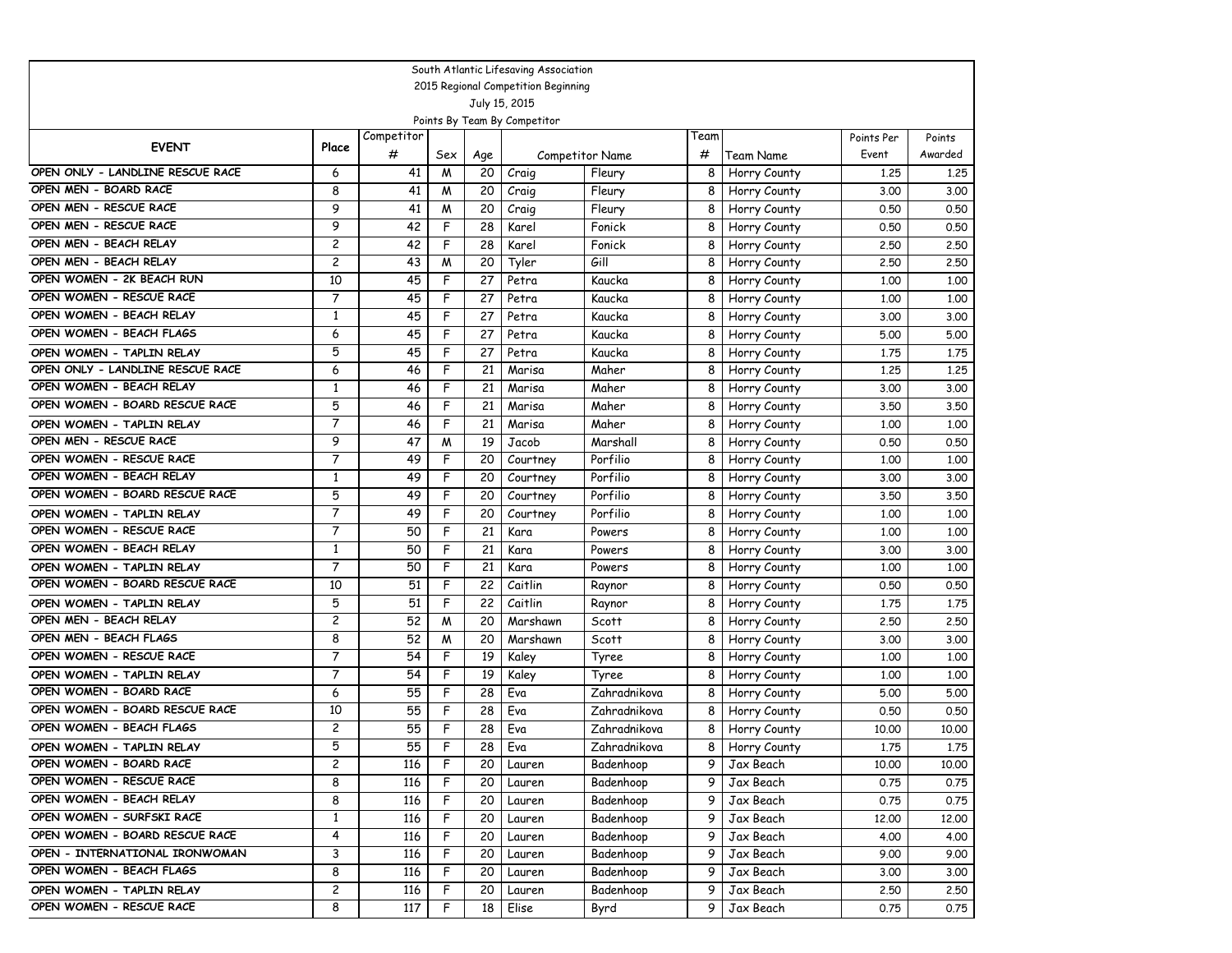|                                                        |                |            |                   |          | South Atlantic Lifesaving Association |                        |        |                        |               |               |
|--------------------------------------------------------|----------------|------------|-------------------|----------|---------------------------------------|------------------------|--------|------------------------|---------------|---------------|
|                                                        |                |            |                   |          | 2015 Regional Competition Beginning   |                        |        |                        |               |               |
|                                                        |                |            |                   |          | July 15, 2015                         |                        |        |                        |               |               |
|                                                        |                |            |                   |          | Points By Team By Competitor          |                        |        |                        |               |               |
| <b>EVENT</b>                                           | Place          | Competitor |                   |          |                                       |                        | Team   |                        | Points Per    | Points        |
|                                                        |                | #          | Sex               | Age      |                                       | <b>Competitor Name</b> | #      | Team Name              | Event         | Awarded       |
| OPEN WOMEN - BEACH RELAY                               | 8              | 117        | F                 | 18       | Elise                                 | Byrd                   | 9      | Jax Beach              | 0.75          | 0.75          |
| OPEN WOMEN - SURFSKI RACE                              | 5              | 117        | F                 | 18       | Elise                                 | Byrd                   | 9      | Jax Beach              | 7.00          | 7.00          |
| OPEN WOMEN - BOARD RESCUE RACE                         | 7              | 117        | F                 | 18       | Elise                                 | Byrd                   | 9      | Jax Beach              | 2.00          | 2.00          |
| OPEN WOMEN - TAPLIN RELAY                              | 2              | 117        | F                 | 18       | Elise                                 | Byrd                   | 9      | Jax Beach              | 2.50          | 2.50          |
| OPEN WOMEN - RESCUE RACE                               | 8              | 118        | F                 | 19       | Annie                                 | Garner                 | 9      | Jax Beach              | 0.75          | 0.75          |
| OPEN WOMEN - BEACH RELAY                               | 8              | 118        | F                 | 19       | Annie                                 | Garner                 | 9      | Jax Beach              | 0.75          | 0.75          |
| OPEN WOMEN - SURFSKI RACE                              | 10             | 118        | F                 | 19       | Annie                                 | Garner                 | 9      | Jax Beach              | 1,00          | 1.00          |
| OPEN WOMEN - TAPLIN RELAY                              | 2              | 118        | F                 | 19       | Annie                                 | Garner                 | 9      | Jax Beach              | 2.50          | 2.50          |
| OPEN MEN - BOARD RACE                                  | 3              | 119        | M                 | 25       | Richard                               | Ghiotto                | 9      | Jax Beach              | 9.00          | 9.00          |
| OPEN MEN - BEACH RELAY                                 | 10             | 119        | M                 | 25       | Richard                               | Ghiotto                | 9      | Jax Beach              | 0.25          | 0.25          |
| OPEN MEN - BEACH RELAY                                 | 10             | 120        | M                 | 30       | Ross                                  | Ghiotto                | 9      | Jax Beach              | 0.25          | 0.25          |
| OPEN MEN - SURFSKI RACE                                | 4              | 119        | M                 | 25       | Richard                               | Ghiotto                | 9      | Jax Beach              | 8.00          | 8.00          |
| OPEN MEN - SURFSKI RACE                                | 7              | 120        | M                 | 30       | Ross                                  | Ghiotto                | 9      | Jax Beach              | 4.00          | 4.00          |
| 30-34 MEN - SURFSKI RACE                               | 3              | 120        | M                 | 30       | Ross                                  | Ghiotto                | 9      | Jax Beach              | 1,00          | 1.00          |
| OPEN MEN - BOARD RESCUE RACE                           | 6              | 119        | M                 | 25       | Richard                               | Ghiotto                | 9      | Jax Beach              | 2.50          | 2.50          |
| OPEN MEN - BOARD RESCUE RACE                           | 8              | 120        | M                 | 30       | Ross                                  | Ghiotto                | 9      | Jax Beach              | 1.50          | 1,50          |
| OPEN - INTERNATIONAL IRONMAN                           | 2              | 119        | M                 | 25       | Richard                               | Ghiotto                | 9      | Jax Beach              | 10.00         | 10.00         |
| OPEN MEN - BEACH FLAGS<br>30-34 MEN - BEACH FLAGS      | 3              | 120        | M                 | 30       | Ross                                  | Ghiotto                | 9      | Jax Beach              | 9.00          | 9.00          |
|                                                        | $\mathbf{1}$   | 120        | M                 | 30       | Ross                                  | Ghiotto                | 9      | Jax Beach              | 5.00          | 5.00          |
| OPEN MEN - TAPLIN RELAY                                | 2              | 119        | M                 | 25       | Richard                               | Ghiotto                | 9      | Jax Beach              | 2.50          | 2.50          |
| OPEN MEN - TAPLIN RELAY                                | 2              | 120        | M                 | 30       | Ross                                  | Ghiotto                | 9      | Jax Beach              | 2.50          | 2.50          |
| OPEN MEN - BEACH RELAY<br>OPEN MEN - BOARD RESCUE RACE | 10             | 121        | M                 | 16       | Sean                                  | Hoffman                | 9      | Jax Beach              | 0.25          | 0.25          |
|                                                        | 8              | 121        | M                 | 16       | Sean                                  | Hoffman                | 9      | Jax Beach              | 1,50          | 1,50          |
| OPEN MEN - TAPLIN RELAY<br>OPEN MEN - BOARD RACE       | 2              | 121        | M                 | 16       | Sean                                  | Hoffman                | 9      | Jax Beach              | 2.50          | 2.50          |
| OPEN MEN - BEACH RELAY                                 | 1<br>10        | 122        | M                 | 20       | Matt                                  | Lydon                  | 9      | Jax Beach              | 12,00         | 12,00         |
| OPEN MEN - SURFSKI RACE                                | 3              | 122        | M                 | 20       | Matt                                  | Lydon                  | 9      | Jax Beach              | 0.25          | 0.25          |
| OPEN MEN - BOARD RESCUE RACE                           | 6              | 122        | M                 | 20       | Matt                                  | Lydon                  | 9      | Jax Beach              | 9.00          | 9.00          |
| OPEN - INTERNATIONAL IRONMAN                           | $\mathbf{1}$   | 122        | M                 | 20       | Matt                                  | Lydon                  | 9<br>9 | Jax Beach              | 2.50          | 2.50          |
|                                                        | $\overline{c}$ | 122<br>122 | M                 | 20<br>20 | Matt                                  | Lydon                  | 9      | Jax Beach              | 12,00         | 12,00         |
| OPEN MEN - TAPLIN RELAY<br>OPEN WOMEN - SURF RACE      | 4              | 124        | M<br>$\mathsf{f}$ | 16       | Matt                                  | Lydon<br>Utech         | 9      | Jax Beach<br>Jax Beach | 2.50          | 2.50          |
| OPEN WOMEN - BOARD RACE                                | 1              | 124        | f                 | 16       | Autumn<br>Autumn                      | Utech                  | 9      | Jax Beach              | 8.00<br>12,00 | 8.00<br>12,00 |
| OPEN WOMEN - RUN-SWIM-RUN                              | 2              | 124        | f                 | 16       | Autumn                                | Utech                  | 9      | Jax Beach              | 10.00         | 10.00         |
| OPEN WOMEN - RESCUE RACE                               | 8              | 124        | f                 |          |                                       | Utech                  | 9      |                        |               |               |
| OPEN WOMEN - BEACH RELAY                               | 8              | 124        | f                 | 16<br>16 | Autumn<br>Autumn                      | Utech                  | 9      | Jax Beach<br>Jax Beach | 0.75<br>0.75  | 0.75<br>0.75  |
| OPEN WOMEN - BOARD RESCUE RACE                         | 4              | 124        | $\mathbf{f}$      | 16       |                                       | Utech                  | 9      |                        |               | 4.00          |
| OPEN - INTERNATIONAL IRONWOMAN                         | 4              | 124        | $\mathbf{f}$      | 16       | Autumn<br>Autumn                      | Utech                  | 9      | Jax Beach<br>Jax Beach | 4.00<br>8.00  | 8.00          |
| OPEN WOMEN - TAPLIN RELAY                              | 2              |            |                   |          |                                       |                        | 9      |                        |               |               |
| 60-64 WOMEN - 2K BEACH RUN                             | 1              | 124<br>123 | f<br>F.           | 16<br>62 | Autumn<br>Susan                       | Utech<br>Wallis        | 9      | Jax Beach<br>Jax Beach | 2.50<br>5.00  | 2.50<br>5.00  |
| 60-64 WOMEN - SURF RACE                                | $\mathbf{1}$   | 123        | F                 | 62       | Susan                                 | Wallis                 | 9      | Jax Beach              | 5.00          | 5.00          |
| 60-64 WOMEN - BOARD RACE                               | $\mathbf{1}$   | 123        | F                 | 62       |                                       | Wallis                 | 9      | Jax Beach              | 5.00          | 5.00          |
| 60-64 WOMEN - RUN-SWIM-RUN                             | $\mathbf{1}$   |            |                   |          | Susan                                 |                        |        |                        |               |               |
|                                                        |                | 123        | F                 | 62       | Susan                                 | Wallis                 | 9      | Jax Beach              | 5.00          | 5.00          |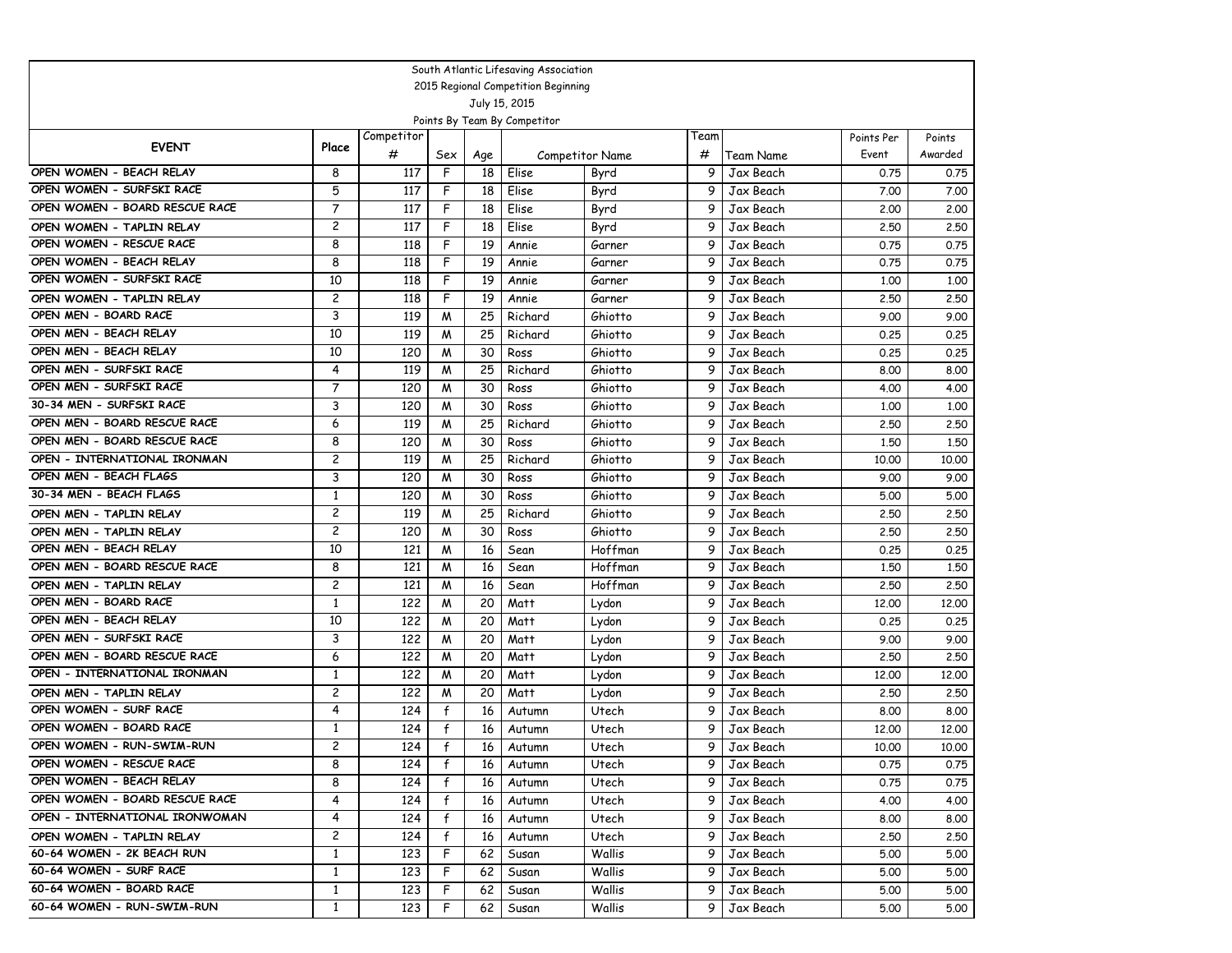|                                                      |                         |            |     |     | South Atlantic Lifesaving Association |                        |                 |                 |            |         |  |
|------------------------------------------------------|-------------------------|------------|-----|-----|---------------------------------------|------------------------|-----------------|-----------------|------------|---------|--|
| 2015 Regional Competition Beginning<br>July 15, 2015 |                         |            |     |     |                                       |                        |                 |                 |            |         |  |
|                                                      |                         |            |     |     |                                       |                        |                 |                 |            |         |  |
|                                                      |                         |            |     |     | Points By Team By Competitor          |                        |                 |                 |            |         |  |
| <b>EVENT</b>                                         | Place                   | Competitor |     |     |                                       |                        | Team            |                 | Points Per | Points  |  |
|                                                      |                         | #          | Sex | Age |                                       | <b>Competitor Name</b> | #               | Team Name       | Event      | Awarded |  |
| 60-64 WOMEN - SURFSKI RACE                           | 1                       | 123        | F   | 62  | Susan                                 | Wallis                 | 9               | Jax Beach       | 5.00       | 5.00    |  |
| 60-64 - INTERNATIONAL IRONWOMAN                      | $\mathbf{1}$            | 123        | F   | 62  | Susan                                 | Wallis                 | 9               | Jax Beach       | 5.00       | 5.00    |  |
| 60-64 WOMEN - BEACH FLAGS                            | $\mathbf{1}$            | 123        | F   | 62  | Susan                                 | Wallis                 | 9               | Jax Beach       | 5.00       | 5.00    |  |
| 40-44 MEN - BEACH FLAGS                              | $\mathbf{1}$            | 151        | M   | 44  | Bryant                                | Bass                   | 12              | Kure Beach      | 5.00       | 5.00    |  |
| OPEN ONLY - LANDLINE RESCUE RACE                     | 8                       | 154        | M   | 24  | Connor                                | <b>Black</b>           | 12              | Kure Beach      | 0.75       | 0.75    |  |
| OPEN MEN - BEACH FLAGS                               | 10                      | 154        | M   | 24  | Connor                                | <b>Black</b>           | 12              | Kure Beach      | 1,00       | 1.00    |  |
| 45-49 MEN - 2K BEACH RUN                             | 3                       | 155        | M   | 45  | Matt                                  | Brezynski              | 12              | Kure Beach      | 1,00       | 1.00    |  |
| 45-49 MEN - BOARD RACE                               | 2                       | 155        | M   | 45  | Matt                                  | Brezynski              | 12              | Kure Beach      | 3.00       | 3.00    |  |
| 45-49 MEN - BEACH FLAGS                              | $\mathbf{1}$            | 155        | M   | 45  | Matt                                  | Brezynski              | 12              | Kure Beach      | 5.00       | 5.00    |  |
| OPEN MEN - BEACH RELAY                               | 4                       | 157        | M   | 20  | David                                 | Brigham                | 12              | Kure Beach      | 2.00       | 2.00    |  |
| OPEN MEN - BEACH RELAY                               | 5                       | 156        | M   | 19  | Chris                                 | Brigham                | 12              | Kure Beach      | 1.75       | 1.75    |  |
| OPEN MEN - BOARD RESCUE RACE                         | 5                       | 157        | M   | 20  | David                                 | Brigham                | 12              | Kure Beach      | 3.50       | 3.50    |  |
| OPEN MEN - BOARD RESCUE RACE                         | 5                       | 156        | M   | 19  | Chris                                 | Brigham                | 12              | Kure Beach      | 3.50       | 3.50    |  |
| OPEN MEN - TAPLIN RELAY                              | 8                       | 157        | M   | 20  | David                                 | Brigham                | 12              | Kure Beach      | 0.75       | 0.75    |  |
| OPEN WOMEN - BEACH RELAY                             | 9                       | 160        | F   | 28  | Danielle                              | Conway                 | 12              | Kure Beach      | 0.50       | 0.50    |  |
| 30-34 MEN - BEACH FLAGS                              | 3                       | 159        | M   | 33  | Ashley                                | Conway                 | 12              | Kure Beach      | 1,00       | 1.00    |  |
| OPEN ONLY - LANDLINE RESCUE RACE                     | 8                       | 161        | M   | 23  | Dylan                                 | Cunningham             | 12              | Kure Beach      | 0.75       | 0.75    |  |
| OPEN MEN - BOARD RACE                                | 4                       | 161        | M   | 23  | Dylan                                 | Cunningham             | 12              | Kure Beach      | 8.00       | 8.00    |  |
| OPEN MEN - BEACH RELAY                               | 5                       | 161        | M   | 23  | Dylan                                 | Cunningham             | 12              | Kure Beach      | 1.75       | 1.75    |  |
| OPEN WOMEN - BEACH RELAY                             | 9                       | 163        | F   | 21  | Colleen                               | Esposito               | 12              | Kure Beach      | 0.50       | 0.50    |  |
| OPEN MEN - BEACH RELAY                               | 4                       | 167        | M   | 20  | Michael                               | Hayes                  | 12              | Kure Beach      | 2,00       | 2.00    |  |
| OPEN MEN - TAPLIN RELAY                              | 8                       | 167        | W   | 20  | Michael                               | Hayes                  | 12              | Kure Beach      | 0.75       | 0.75    |  |
| 50-54 MEN - 2K BEACH RUN                             | $\overline{\mathbf{c}}$ | 168        | M   | 50  | David                                 | Heglar                 | 12              | Kure Beach      | 3.00       | 3.00    |  |
| 64-69 MEN - 2K BEACH RUN                             | 1                       | 169        | M   | 67  | Harold                                | Heglar                 | 12              | Kure Beach      | 5.00       | 5.00    |  |
| 50-54 MEN - BOARD RACE                               | 3                       | 168        | M   | 50  | David                                 | Heglar                 | 12              | Kure Beach      | 1,00       | 1.00    |  |
| 50-54 MEN - BEACH FLAGS                              | 3                       | 168        | M   | 50  | David                                 | Heglar                 | 12              | Kure Beach      | 1,00       | 1.00    |  |
| 65-69 MEN - BEACH FLAGS                              | $\mathbf{1}$            | 169        | M   | 67  | Harold                                | Heglar                 | 12              | Kure Beach      | 5.00       | 5.00    |  |
| 35-39 MEN - SURF RACE                                | 3                       | 170        | M   | 39  | Chris                                 | Holler                 | 12              | Kure Beach      | 1,00       | 1.00    |  |
| 35-39 MEN - RUN-SWIM-RUN                             | 3                       | 170        | M   | 39  | Chris                                 | Holler                 | 12              | Kure Beach      | 1,00       | 1.00    |  |
| 35-39 MEN - BEACH FLAGS                              | 3                       | 170        | M   | 39  | Chris                                 | Holler                 | 12              | Kure Beach      | 1,00       | 1.00    |  |
| 40-44 WOMEN - BEACH FLAGS                            | 1                       | 184        | F   | 43  | Terri                                 | Holler                 | 12              | Kure Beach      | 5.00       | 5.00    |  |
| OPEN ONLY - LANDLINE RESCUE RACE                     | 8                       | 173        | M   | 27  | Edmund                                | Kennedy                | 12              | Kure Beach      | 0.75       | 0.75    |  |
| OPEN MEN - BEACH RELAY                               | 4                       | 173        | М   | 27  | Edmund                                | Kennedy                | 12              | Kure Beach      | 2.00       | 2.00    |  |
| OPEN MEN - SURFSKI RACE                              | 6                       | 173        | M   | 27  | Edmund                                | Kennedy                |                 | 12   Kure Beach | 5.00       | 5.00    |  |
| OPEN MEN - BEACH FLAGS                               | 4                       | 173        | M   | 27  | Edmund                                | Kennedy                | 12 <sub>1</sub> | Kure Beach      | 8.00       | 8.00    |  |
| OPEN MEN - TAPLIN RELAY                              | 8                       | 173        | M   | 27  | Edmund                                | Kennedy                | 12 I            | Kure Beach      | 0.75       | 0.75    |  |
| OPEN WOMEN - 2K BEACH RUN                            | 9                       | 185        | F   | 17  | Morgan                                | Marraccini             | 12 <sub>1</sub> | Kure Beach      | 2.00       | 2.00    |  |
| OPEN ONLY - LANDLINE RESCUE RACE                     | 8                       | 185        | F.  | 17  | Morgan                                | Marraccini             | 12 I            | Kure Beach      | 0.75       | 0.75    |  |
| OPEN WOMEN - BEACH RELAY                             | 9                       | 185        | F.  | 17  | Morgan                                | Marraccini             | 12              | Kure Beach      | 0.50       | 0.50    |  |
| OPEN MEN - BEACH RELAY                               | 5                       | 186        | M   | 16  | Zachary                               | Miller                 | 12              | Kure Beach      | 1.75       | 1.75    |  |
| 30-34 WOMEN - SURF RACE                              | 3                       | 177        | F   | 30  | Ginny                                 | Parrish                | 12              | Kure Beach      | 1.00       | 1.00    |  |
| OPEN MEN - BEACH RELAY                               | 5                       | 178        | M   | 20  | David                                 | Roberts                | 12 I            | Kure Beach      | 1.75       | 1.75    |  |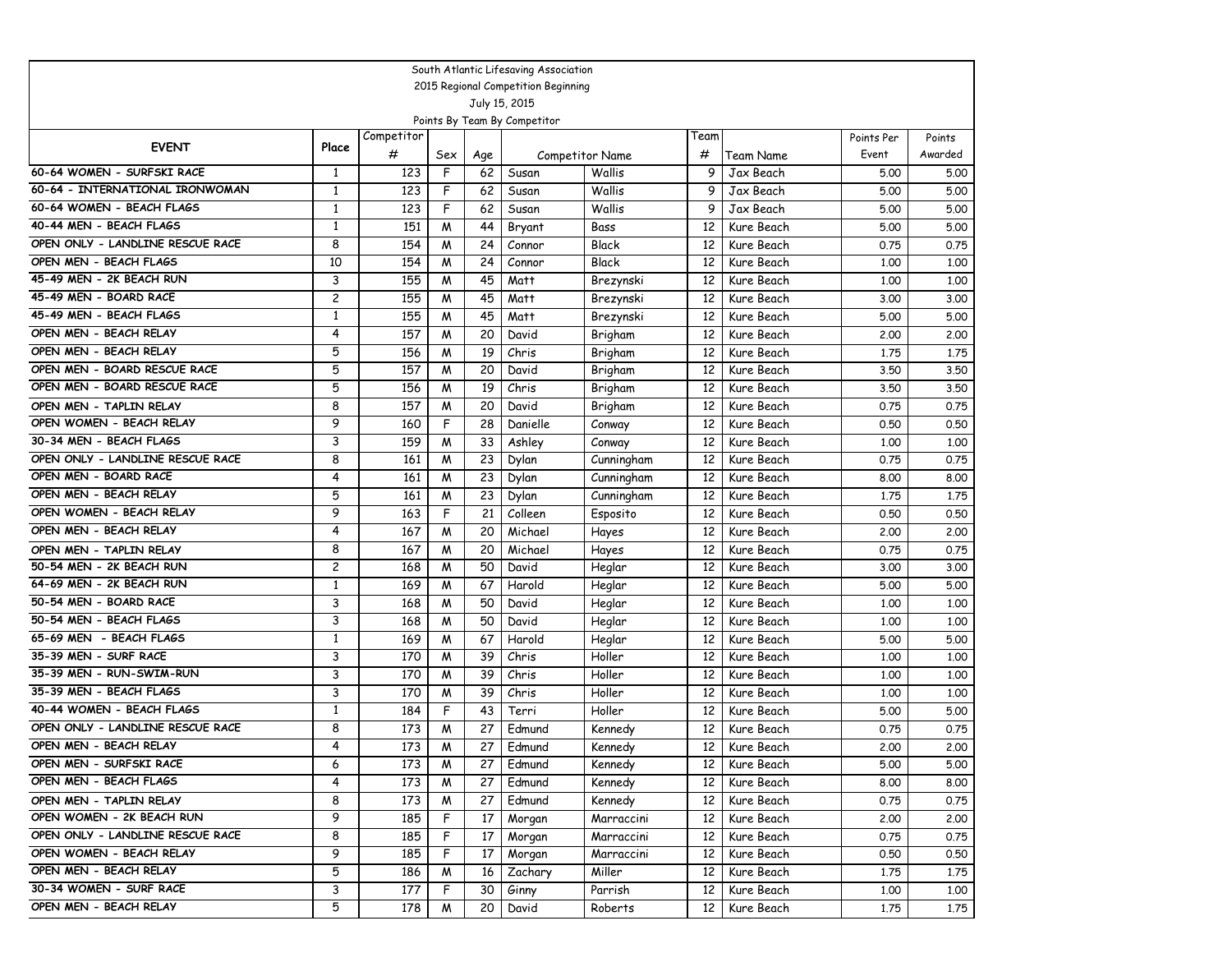|                                                    |                                                      |            |        |                 | South Atlantic Lifesaving Association |                        |          |                          |              |              |  |
|----------------------------------------------------|------------------------------------------------------|------------|--------|-----------------|---------------------------------------|------------------------|----------|--------------------------|--------------|--------------|--|
|                                                    | 2015 Regional Competition Beginning<br>July 15, 2015 |            |        |                 |                                       |                        |          |                          |              |              |  |
|                                                    |                                                      |            |        |                 |                                       |                        |          |                          |              |              |  |
|                                                    |                                                      |            |        |                 | Points By Team By Competitor          |                        |          |                          |              |              |  |
| <b>EVENT</b>                                       | Place                                                | Competitor |        |                 |                                       |                        | Team     |                          | Points Per   | Points       |  |
| OPEN MEN - BEACH RELAY                             |                                                      | #          | Sex    | Age             |                                       | <b>Competitor Name</b> | #        | Team Name                | Event        | Awarded      |  |
|                                                    | 4<br>8                                               | 179<br>179 | M      | 28<br>28        | Daniel                                | Russell                | 12       | Kure Beach               | 2,00         | 2.00         |  |
| OPEN MEN - TAPLIN RELAY<br>OPEN MEN - 2K BEACH RUN | $\overline{7}$                                       | 181        | M<br>M | 22              | Daniel<br>Cole                        | Russell                | 12<br>12 | Kure Beach<br>Kure Beach | 0.75         | 0.75         |  |
| OPEN WOMEN - BOARD RACE                            | 4                                                    | 182        | F      | 22              | Chandler                              | Vaughn                 | 12       | Kure Beach               | 4.00         | 4.00         |  |
| OPEN WOMEN - BEACH RELAY                           | 9                                                    | 182        | F      | 22              | Chandler                              | Voncannon<br>Voncannon | 12       | Kure Beach               | 8.00         | 8.00         |  |
| 40-44 MEN - 2K BEACH RUN                           | 3                                                    | 183        | M      | 40              | Steven                                | Zwally                 | 12       | Kure Beach               | 0.50<br>1.00 | 0.50<br>1,00 |  |
| 35-39 MEN - SURF RACE                              | 2                                                    | 107        | M      | 39              | Shawn                                 | Buen                   | 13       |                          | 3.00         | 3.00         |  |
| 35-39 MEN - BOARD RACE                             | 1                                                    | 107        | M      | 39              | Shawn                                 | Buen                   | 13       | Nags Head                | 5.00         | 5.00         |  |
| 35-39 MEN - RUN-SWIM-RUN                           | 2                                                    | 107        | M      | 39              | Shawn                                 | Buen                   | 13       | Nags Head<br>Nags Head   | 3.00         | 3.00         |  |
| OPEN MEN - BEACH RELAY                             | 7                                                    | 107        | M      | 39              | Shawn                                 | Buen                   | 13       | Nags Head                | 1,00         | 1,00         |  |
| 35-39 MEN - SURFSKI RACE                           | 2                                                    | 107        | M      | 39              | Shawn                                 | Buen                   | 13       | Nags Head                | 3.00         | 3.00         |  |
| 35-39 - INTERNATIONAL IRONMAN                      | 2                                                    | 107        | M      | 39              | Shawn                                 | Buen                   | 13       | Nags Head                | 3.00         | 3.00         |  |
| 35-39 MEN - BEACH FLAGS                            | $\mathbf{1}$                                         | 107        | M      | 39              | Shawn                                 | Buen                   | 13       | Nags Head                | 5.00         | 5.00         |  |
| OPEN MEN - TAPLIN RELAY                            | 9                                                    | 107        | M      | 39              | Shawn                                 | Buen                   | 13       | Nags Head                | 0.50         | 0.50         |  |
| OPEN MEN - 2K BEACH RUN                            | 3                                                    | 126        | M      | 25              | Brad                                  | Dreimanis              | 13       | Nags Head                | 9.00         | 9.00         |  |
| OPEN ONLY - LANDLINE RESCUE RACE                   | 5                                                    | 126        | M      | 25              | Brad                                  | Dreimanis              | 13       | Nags Head                | 1.75         | 1.75         |  |
| OPEN MEN - BOARD RACE                              | 6                                                    | 126        | M      | 25              | Brad                                  | Dreimanis              | 13       | Nags Head                | 5.00         | 5.00         |  |
| OPEN MEN - BEACH RELAY                             | 7                                                    | 126        | M      | 25              | Brad                                  | Dreimanis              | 13       | Nags Head                | 1.00         | 1,00         |  |
| OPEN MEN - BOARD RESCUE RACE                       | 9                                                    | 126        | M      | 25              | Brad                                  | Dreimanis              | 13       | Nags Head                | 1,00         | 1,00         |  |
| OPEN MEN - TAPLIN RELAY                            | 3                                                    | 126        | M      | 25              | Brad                                  | Dreimanis              | 13       | Nags Head                | 2.25         | 2.25         |  |
| OPEN ONLY - LANDLINE RESCUE RACE                   | 5                                                    | 127        | M      | 23              | Job                                   | Fields                 | 13       | Nags Head                | 1.75         | 1.75         |  |
| OPEN MEN - SURF RACE                               | 10                                                   | 127        | M      | $\overline{23}$ | Job                                   | Fields                 | 13       | Nags Head                | 1,00         | 1,00         |  |
| OPEN MEN - RESCUE RACE                             | 7                                                    | 127        | M      | 23              | Job                                   | Fields                 | 13       | Nags Head                | 1.00         | 1.00         |  |
| OPEN MEN - BOARD RESCUE RACE                       | 9                                                    | 127        | M      | 23              | Job                                   | Fields                 | 13       | Nags Head                | 1.00         | 1,00         |  |
| OPEN MEN - TAPLIN RELAY                            | 5                                                    | 127        | M      | 23              | Job                                   | Fields                 | 13       | Nags Head                | 1.75         | 1.75         |  |
| OPEN WOMEN - 2K BEACH RUN                          | 6                                                    | 128        | F      | 21              | Aneesa                                | Golshan                | 13       | Nags Head                | 5.00         | 5.00         |  |
| OPEN ONLY - LANDLINE RESCUE RACE                   | 5                                                    | 128        | F      | 21              | Aneesa                                | Golshan                | 13       | Nags Head                | 1.75         | 1.75         |  |
| OPEN WOMEN - BOARD RACE                            | 7                                                    | 128        | F      | 21              | Aneesa                                | Golshan                | 13       | Nags Head                | 4.00         | 4.00         |  |
| OPEN WOMEN - RESCUE RACE                           | 6                                                    | 128        | F      | 21              | Aneesa                                | Golshan                | 13       | Nags Head                | 1,25         | 1.25         |  |
| OPEN WOMEN - BEACH RELAY                           | 5                                                    | 128        | F      | 21              | Aneesa                                | Golshan                | 13       | Nags Head                | 1.75         | 1.75         |  |
| OPEN WOMEN - SURFSKI RACE                          | 6                                                    | 128        | F      | 21              | Aneesa                                | Golshan                | 13       | Nags Head                | 5.00         | 5.00         |  |
| OPEN - INTERNATIONAL IRONWOMAN                     | 8                                                    | 128        | F      | 21              | Aneesa                                | Golshan                | 13       | Nags Head                | 3.00         | 3.00         |  |
| OPEN WOMEN - BEACH FLAGS                           | $\mathbf{1}$                                         | 128        | F      | 21              | Aneesa                                | Golshan                | 13       | Nags Head                | 12,00        | 12.00        |  |
| OPEN WOMEN - TAPLIN RELAY                          | 6                                                    | 128        | F      | 21              | Aneesa                                | Golshan                | 13       | Nags Head                | 1.25         | 1.25         |  |
| OPEN MEN - BEACH RELAY                             | 7                                                    | 108        | W      | 20              | Chris                                 | Harvey                 | 13       | Nags Head                | 1.00         | 1.00         |  |
| OPEN MEN - TAPLIN RELAY                            | 5                                                    | 108        | M      | 20              | Chris                                 | Harvey                 | 13       | Nags Head                | 1.75         | 1.75         |  |
| OPEN MEN - 2K BEACH RUN                            | 10                                                   | 136        | M      | 21              | Shawn                                 | Kenny                  | 13       | Nags Head                | 1.00         | 1.00         |  |
| 55-59 MEN - 2K BEACH RUN                           | $\mathbf{1}$                                         | 129        | M      | 57              | John                                  | Kenny                  | 13       | Nags Head                | 5.00         | 5.00         |  |
| OPEN ONLY - LANDLINE RESCUE RACE                   | 3                                                    | 136        | M      | 21              | Shawn                                 | Kenny                  | 13       | Nags Head                | 2.25         | 2.25         |  |
| 55-59 MEN - SURF RACE                              | $\mathbf{1}$                                         | 129        | M      | 57              | John                                  | Kenny                  | 13       | Nags Head                | 5.00         | 5.00         |  |
| 55-59 MEN - BOARD RACE                             | $\mathbf{1}$                                         | 129        | M      | 57              | John                                  | Kenny                  | 13       | Nags Head                | 5.00         | 5.00         |  |
| 55-59 MEN - RUN-SWIM-RUN                           | $\mathbf{1}$                                         | 129        | M      | 57              | John                                  | Kenny                  | 13       | Nags Head                | 5.00         | 5.00         |  |
|                                                    |                                                      |            |        |                 |                                       |                        |          |                          |              |              |  |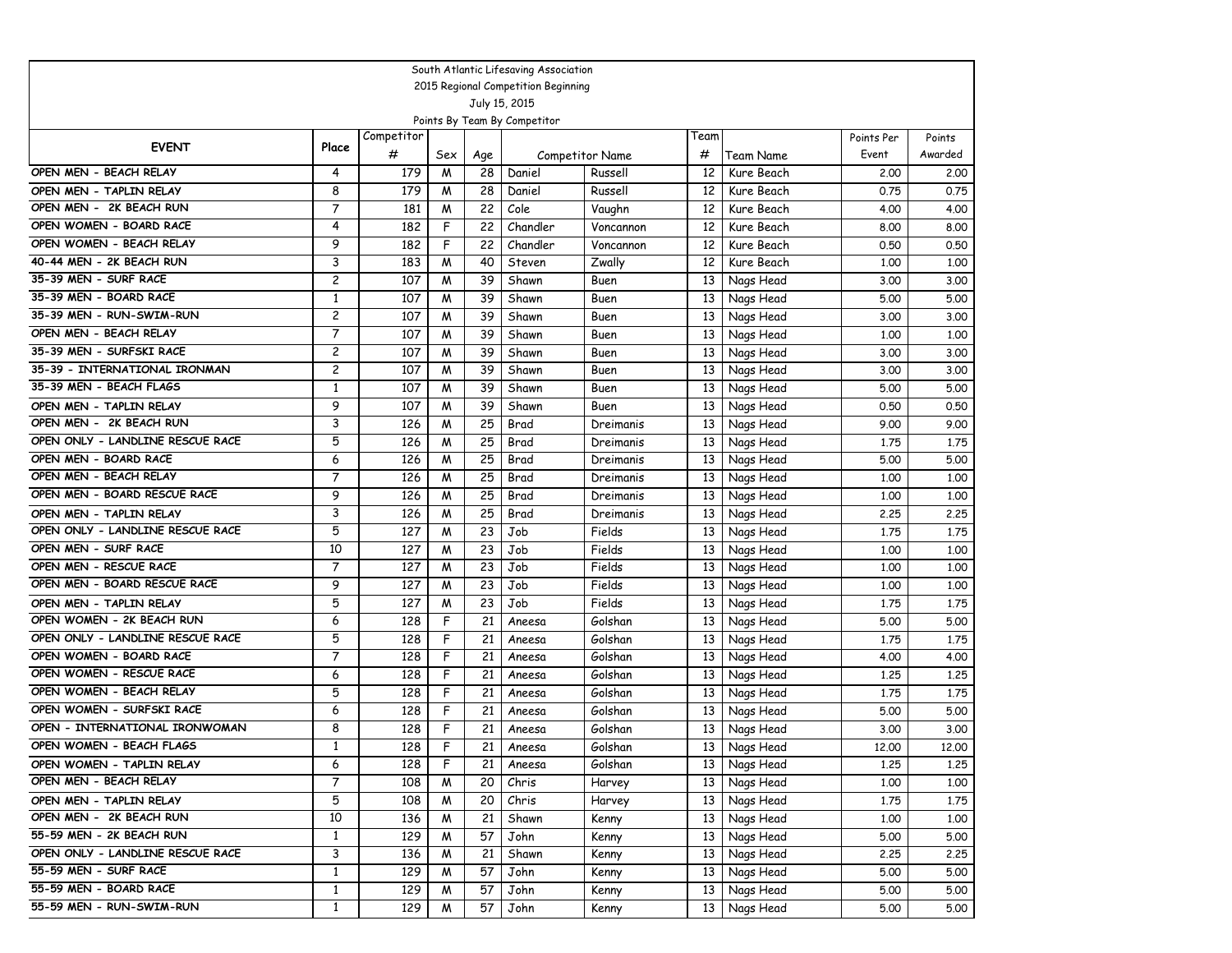|                                                              |                         |            |        |          | South Atlantic Lifesaving Association |                        |                 |                        |              |              |
|--------------------------------------------------------------|-------------------------|------------|--------|----------|---------------------------------------|------------------------|-----------------|------------------------|--------------|--------------|
|                                                              |                         |            |        |          | 2015 Regional Competition Beginning   |                        |                 |                        |              |              |
|                                                              |                         |            |        |          | July 15, 2015                         |                        |                 |                        |              |              |
|                                                              |                         |            |        |          | Points By Team By Competitor          |                        |                 |                        |              |              |
| <b>EVENT</b>                                                 | Place                   | Competitor |        |          |                                       |                        | Team            |                        | Points Per   | Points       |
|                                                              |                         | #          | Sex    | Age      |                                       | <b>Competitor Name</b> | #               | Team Name              | Event        | Awarded      |
| OPEN MEN - RESCUE RACE                                       | 7                       | 136        | M      | 21       | Shawn                                 | Kenny                  | 13              | Nags Head              | 1,00         | 1.00         |
| OPEN MEN - BEACH RELAY                                       | $\overline{7}$          | 136        | M      | 21       | Shawn                                 | Kenny                  | 13              | Nags Head              | 1,00         | 1.00         |
| 55-59 MEN - SURFSKI RACE                                     | $\mathbf{1}$            | 129        | M      | 57       | John                                  | Kenny                  | 13              | Nags Head              | 5.00         | 5.00         |
| 55-59 - INTERNATIONAL IRONMAN                                | $\mathbf{1}$            | 129        | M      | 57       | John                                  | Kenny                  | 13              | Nags Head              | 5.00         | 5.00         |
| 55-59 MEN - BEACH FLAGS                                      | 1                       | 129        | M      | 57       | John                                  | Kenny                  | 13              | Nags Head              | 5.00         | 5.00         |
| OPEN MEN - TAPLIN RELAY<br>OPEN WOMEN - SURF RACE            | 3                       | 136        | W      | 21       | Shawn                                 | Kenny                  | 13              | Nags Head              | 2.25         | 2.25         |
|                                                              | 7                       | 130        | F      | 20       | Danielle                              | Kimball                | 13              | Nags Head              | 4.00         | 4.00         |
| OPEN WOMEN - BOARD RACE                                      | 5                       | 130        | F      | 20       | Danielle                              | Kimball                | 13              | Nags Head              | 7.00         | 7.00         |
| OPEN WOMEN - RUN-SWIM-RUN                                    | 9                       | 130        | F      | 20       | Danielle                              | Kimball                | 13              | Nags Head              | 2.00         | 2.00         |
| OPEN WOMEN - RESCUE RACE                                     | 6                       | 130        | F      | 20       | Danielle                              | Kimball                | 13              | Nags Head              | 1,25         | 1.25         |
| OPEN WOMEN - TAPLIN RELAY<br>OPEN WOMEN - 2K BEACH RUN       | 6                       | 130        | F      | 20       | Danielle                              | Kimball                | 13              | Nags Head              | 1,25         | 1.25         |
|                                                              | 8                       | 131        | F      | 25       | Sarah                                 | Knie                   | 13              | Nags Head              | 3.00         | 3.00         |
| OPEN ONLY - LANDLINE RESCUE RACE<br>OPEN WOMEN - RESCUE RACE | 3                       | 131        | F      | 25       | Sarah                                 | Knie                   | 13              | Nags Head              | 2.25         | 2.25         |
| OPEN WOMEN - BEACH RELAY                                     | 6<br>5                  | 131        | F      | 25       | Sarah                                 | Knie                   | 13              | Nags Head              | 1,25         | 1.25         |
| OPEN WOMEN - BOARD RESCUE RACE                               |                         | 131        | F      | 25       | Sarah                                 | Knie                   | 13              | Nags Head              | 1.75         | 1.75         |
| OPEN WOMEN - BOARD RESCUE RACE                               | 8                       | 131        | F      | 25       | Sarah                                 | Knie                   | 13              | Nags Head              | 1,50         | 1,50         |
|                                                              | 9                       | 132        | F      | 27       | Skyla                                 | Lamberto-Egan          | 13              | Nags Head              | 1,00         | 1.00         |
| OPEN WOMEN - TAPLIN RELAY<br>30-34 WOMEN - 2K BEACH RUN      | 6                       | 132        | F      | 27       | Skyla                                 | Lamberto-Egan          | 13              | Nags Head              | 1,25         | 1.25         |
| OPEN ONLY - LANDLINE RESCUE RACE                             | 2                       | 133        | F      | 34       | Bethany                               | McKinney               | 13              | Nags Head              | 3.00         | 3.00         |
| 30-34 WOMEN - SURF RACE                                      | 3                       | 134        | M<br>F | 29<br>34 | Cody                                  | McKinney               | 13              | Nags Head              | 2.25         | 2.25         |
| OPEN WOMEN - BOARD RACE                                      | 2<br>8                  | 133<br>133 | F      | 34       | Bethany                               | McKinney               | 13              | Nags Head              | 3.00         | 3.00         |
| 30-34 WOMEN - BOARD RACE                                     | $\overline{\mathbf{c}}$ | 133        |        | 34       | Bethany                               | McKinney               | 13              | Nags Head              | 3.00         | 3.00         |
| 30-34 WOMEN - RUN-SWIM-RUN                                   | $\overline{\mathbf{c}}$ | 133        | F      |          | Bethany                               | McKinney               | 13              | Nags Head              | 3.00         | 3.00         |
| OPEN MEN - RESCUE RACE                                       | 7                       | 134        | F      | 34<br>29 | Bethany<br>Cody                       | McKinney               | 13<br>13        | Nags Head              | 3.00         | 3.00         |
| OPEN WOMEN - RESCUE RACE                                     | 6                       | 133        | M<br>F | 34       |                                       | McKinney               | 13              | Nags Head              | 1,00         | 1.00<br>1.25 |
| OPEN WOMEN - SURFSKI RACE                                    | $\overline{7}$          | 133        | F      | 34       | Bethany                               | McKinney               | 13              | Nags Head              | 1,25<br>4.00 | 4.00         |
| 30-34 WOMEN - SURFSKI RACE                                   | 2                       | 133        | F      | 34       | Bethany<br>Bethany                    | McKinney<br>McKinney   | 13              | Nags Head<br>Nags Head | 3.00         | 3.00         |
| OPEN WOMEN - BOARD RESCUE RACE                               | 9                       | 133        | F      | 34       | Bethany                               | McKinney               | 13              | Nags Head              | 1,00         | 1.00         |
| OPEN - INTERNATIONAL IRONWOMAN                               | 10                      | 133        | F      | 34       | Bethany                               | McKinney               | 13              | Nags Head              | 1,00         | 1.00         |
| 30-34 - INTERNATIONAL IRONWOMAN                              | 2                       | 133        | F      | 34       | Bethany                               | McKinney               | 13              | Nags Head              | 3.00         | 3.00         |
| 30-34 WOMEN - BEACH FLAGS                                    | 2                       | 133        | F      | 34       | Bethany                               | McKinney               | 13              | Nags Head              | 3.00         | 3.00         |
| OPEN WOMEN - TAPLIN RELAY                                    | 6                       | 133        | F      | 34       | Bethany                               | McKinney               | 13              | Nags Head              | 1,25         | 1.25         |
| OPEN ONLY - LANDLINE RESCUE RACE                             | 3                       | 138        | M      | 26       | Ben                                   | Mechak                 |                 | 13 Nags Head           | 2.25         | 2.25         |
| OPEN MEN - SURF RACE                                         | 3                       | 138        | M      | 26       | Ben                                   | Mechak                 |                 | 13 Nags Head           | 9.00         | 9.00         |
| OPEN MEN - RESCUE RACE                                       | 7                       | 138        | M      | 26       | Ben                                   | Mechak                 |                 | 13 Nags Head           | 1.00         | 1,00         |
| OPEN MEN - TAPLIN RELAY                                      | 3                       | 138        | M      | 26       | Ben                                   | Mechak                 | 13              | Nags Head              | 2.25         | 2.25         |
| OPEN MEN - 2K BEACH RUN                                      | 9                       | 135        | M      | 37       | Chad                                  | Motz                   | 13 I            | Nags Head              | 2.00         | 2.00         |
| 35-39 MEN - 2K BEACH RUN                                     | $\mathbf{1}$            | 135        | M      | 37       | Chad                                  | Motz                   |                 | 13 Nags Head           | 5.00         | 5.00         |
| OPEN ONLY - LANDLINE RESCUE RACE                             | 5                       | 135        | M      | 37       | Chad                                  | Motz                   | 13 <sup>1</sup> | Nags Head              | 1.75         | 1.75         |
| OPEN MEN - BOARD RACE                                        | 7                       | 135        | M      | 37       | Chad                                  | Motz                   | 13              | Nags Head              | 4.00         | 4.00         |
| 35-39 MEN - BOARD RACE                                       | $\overline{c}$          |            |        | 37       |                                       |                        |                 |                        |              |              |
|                                                              |                         | 135        | M      |          | Chad                                  | Motz                   |                 | 13 Nags Head           | 3.00         | 3.00         |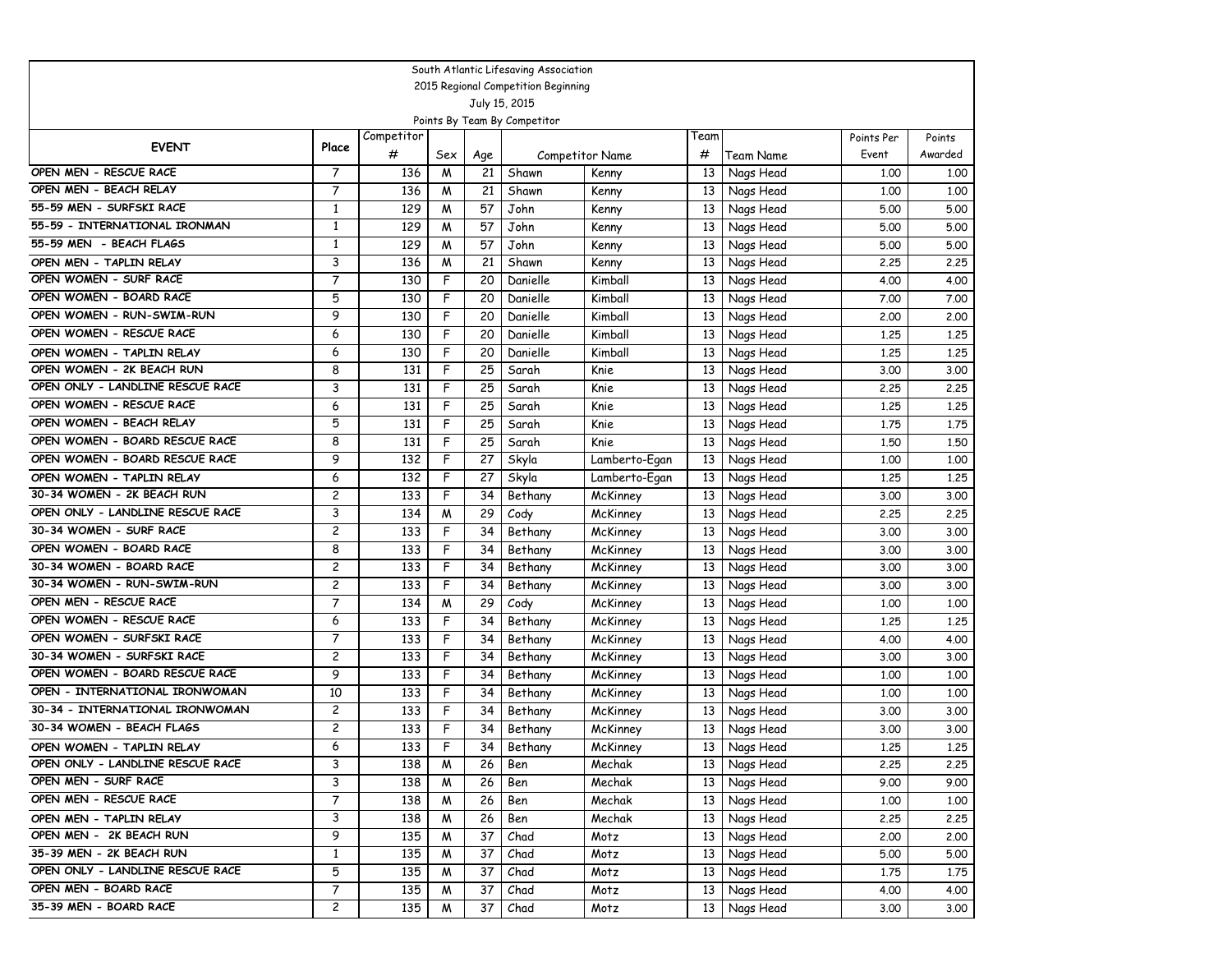|                                                                      |                         |            |              |      | South Atlantic Lifesaving Association |                        |      |                |            |         |
|----------------------------------------------------------------------|-------------------------|------------|--------------|------|---------------------------------------|------------------------|------|----------------|------------|---------|
|                                                                      |                         |            |              |      | 2015 Regional Competition Beginning   |                        |      |                |            |         |
|                                                                      |                         |            |              |      | July 15, 2015                         |                        |      |                |            |         |
|                                                                      |                         |            |              |      | Points By Team By Competitor          |                        |      |                |            |         |
| <b>EVENT</b>                                                         | Place                   | Competitor |              |      |                                       |                        | Team |                | Points Per | Points  |
|                                                                      |                         | #          | Sex          | Age  |                                       | <b>Competitor Name</b> | #    | Team Name      | Event      | Awarded |
| OPEN MEN - SURFSKI RACE                                              | 5                       | 135        | M            | 37   | Chad                                  | Motz                   | 13   | Nags Head      | 7.00       | 7.00    |
| 35-39 MEN - SURFSKI RACE                                             | $\mathbf{1}$            | 135        | M            | 37   | Chad                                  | Motz                   | 13   | Nags Head      | 5.00       | 5.00    |
| OPEN - INTERNATIONAL IRONMAN                                         | $\overline{7}$          | 135        | M            | 37   | Chad                                  | Motz                   | 13   | Nags Head      | 4.00       | 4.00    |
| 35-39 - INTERNATIONAL IRONMAN                                        | $\mathbf{1}$            | 135        | M            | 37   | Chad                                  | Motz                   | 13   | Nags Head      | 5.00       | 5.00    |
| OPEN MEN - TAPLIN RELAY                                              | 3                       | 135        | M            | 37   | Chad                                  | Motz                   | 13   | Nags Head      | 2.25       | 2.25    |
| 45-49 MEN - 2K BEACH RUN                                             | 2                       | 137        | M            | 46   | Ken                                   | Savage                 | 13   | Nags Head      | 3.00       | 3.00    |
| 44-49 MEN - SURF RACE                                                | 1                       | 137        | M            | 46   | Ken                                   | Savage                 | 13   | Nags Head      | 5.00       | 5.00    |
| 45-49 MEN - BOARD RACE                                               | $\mathbf{1}$            | 137        | M            | 46   | Ken                                   | Savage                 | 13   | Nags Head      | 5.00       | 5.00    |
| 45-49 MEN - RUN-SWIM-RUN                                             | 2                       | 137        | M            | 46   | Ken                                   | Savage                 | 13   | Nags Head      | 3.00       | 3.00    |
| OPEN MEN - SURFSKI RACE                                              | 9                       | 137        | W            | 46   | Ken                                   | Savage                 | 13   | Nags Head      | 2.00       | 2.00    |
| 45-49 MEN - SURFSKI RACE                                             | 1                       | 137        | M            | 46   | Ken                                   | Savage                 | 13   | Nags Head      | 5.00       | 5.00    |
| 45-49 - INTERNATIONAL IRONMAN                                        | $\mathbf{1}$            | 137        | M            | 46   | Ken                                   | Savage                 | 13   | Nags Head      | 5.00       | 5.00    |
| 45-49 MEN - BEACH FLAGS                                              | 2                       | 137        | M            | 46   | Ken                                   | Savage                 | 13   | Nags Head      | 3.00       | 3.00    |
| OPEN MEN - TAPLIN RELAY                                              | 5                       | 137        | M            | 46   | Ken                                   | Savage                 | 13   | Nags Head      | 1.75       | 1.75    |
| OPEN MEN - RUN-SWIM-RUN                                              | 6                       | 109        | M            | 27   | Sean                                  | Sonnenberg             | 13   | Nags Head      | 5.00       | 5.00    |
| OPEN - INTERNATIONAL IRONMAN                                         | 9                       | 109        | M            | 27   | Sean                                  | Sonnenberg             | 13   | Nags Head      | 2.00       | 2.00    |
| OPEN MEN - TAPLIN RELAY                                              | 5                       | 109        | M            | 27   | Sean                                  | Sonnenberg             | 13   | Nags Head      | 1.75       | 1.75    |
| 35-39 WOMEN - 2K BEACH RUN                                           | $\mathbf{1}$            | 139        | $\mathsf{f}$ | 36   | Sylvia                                | Wolff                  | 13   | Nags Head      | 5.00       | 5.00    |
| 35-39 WOMEN - SURF RACE                                              | 1                       | 139        | $\mathsf{f}$ | 36   | Sylvia                                | Wolff                  | 13   | Nags Head      | 5.00       | 5.00    |
| 35-39 WOMEN - BOARD RACE                                             | 1                       | 139        | $\mathsf{f}$ | 36   | Sylvia                                | Wolff                  | 13   | Nags Head      | 5.00       | 5.00    |
| 35-39 WOMEN - RUN-SWIM-RUN                                           | $\mathbf{1}$            | 139        | f            | 36   | Sylvia                                | Wolff                  | 13   | Nags Head      | 5.00       | 5.00    |
| OPEN WOMEN - BEACH RELAY                                             | 5                       | 139        | $\mathsf{f}$ | 36   | Sylvia                                | Wolff                  | 13   | Nags Head      | 1.75       | 1.75    |
| 35-39 WOMEN - SURFSKI RACE                                           | 1                       | 139        | f            | 36   | Sylvia                                | Wolff                  | 13   | Nags Head      | 5.00       | 5.00    |
| OPEN WOMEN - BOARD RESCUE RACE                                       | 8                       | 139        | f            | 36   | Sylvia                                | Wolff                  | 13   | Nags Head      | 1,50       | 1.50    |
| 35-39 - INTERNATIONAL IRONWOMAN                                      | 1                       | 139        | f            | 36   | Sylvia                                | Wolff                  | 13   | Nags Head      | 5.00       | 5.00    |
| OPEN WOMEN - BEACH FLAGS                                             | 4                       | 139        | $\mathbf{f}$ | 36   | Sylvia                                | Wolff                  | 13   | Nags Head      | 8.00       | 8.00    |
| 35-39 WOMEN - BEACH FLAGS                                            | $\mathbf{1}$            | 139        | $\mathsf{f}$ | 36   | Sylvia                                | Wolff                  | 13   | Nags Head      | 5.00       | 5.00    |
| OPEN ONLY - LANDLINE RESCUE RACE<br>OPEN ONLY - LANDLINE RESCUE RACE | 4                       | 57         | M            | 19   | Nathaniel                             | DaCruz                 | 16   | Virginia Beach | 2.00       | 2.00    |
| OPEN WOMEN - SURF RACE                                               | 7                       | 56         | F            | 21   | Georgia                               | DaCruz                 | 16   | Virginia Beach | 1,00       | 1.00    |
| OPEN MEN - RUN-SWIM-RUN                                              | 2                       | 56         | F            | 21   | Georgia                               | DaCruz                 | 16   | Virginia Beach | 10.00      | 10.00   |
| OPEN WOMEN - RUN-SWIM-RUN                                            | 2                       | 57         | M            | 19   | Nathaniel                             | DaCruz                 | 16   | Virginia Beach | 10,00      | 10.00   |
| OPEN MEN - RESCUE RACE                                               | 3<br>3                  | 56         | F            | 21   | Georgia<br>Nathaniel                  | DaCruz                 | 16   | Virginia Beach | 9.00       | 9.00    |
|                                                                      |                         | 57         | W            | 19   |                                       | DaCruz                 | 16   | Virginia Beach | 2.25       | 2.25    |
| OPEN WOMEN - RESCUE RACE<br>OPEN WOMEN - BEACH RELAY                 | 5<br>3                  | 56         | F<br>F       | 21 I | Georgia                               | DaCruz                 | 16 I | Virginia Beach | 1.75       | 1.75    |
|                                                                      |                         | 56         |              | 21   | Georgia                               | DaCruz                 | 16   | Virginia Beach | 2.25       | 2.25    |
| OPEN WOMEN - TAPLIN RELAY<br>OPEN ONLY - LANDLINE RESCUE RACE        | 4                       | 56         | F            | 21   | Georgia                               | DaCruz                 | 16   | Virginia Beach | 2.00       | 2.00    |
| OPEN MEN - SURF RACE                                                 | 7                       | 58         | M            | 31   | Patrick                               | Frisk                  | 16   | Virginia Beach | 1.00       | 1.00    |
|                                                                      | 6                       | 58         | M            | 31   | Patrick                               | Frisk                  | 16   | Virginia Beach | 5.00       | 5.00    |
| 30-34 MEN - SURF RACE                                                | $\overline{\mathbf{c}}$ | 58         | M            | 31   | Patrick                               | Frisk                  | 16   | Virginia Beach | 3.00       | 3.00    |
| 30-34 MEN-RUN - SWIM-RUN<br>OPEN MEN - RESCUE RACE                   | 2                       | 58         | M            | 31   | Patrick                               | Frisk                  | 16   | Virginia Beach | 3.00       | 3.00    |
|                                                                      | 3                       | 58         | M            | 31   | Patrick                               | Frisk                  | 16   | Virginia Beach | 2.25       | 2.25    |
| OPEN ONLY - LANDLINE RESCUE RACE                                     | 4                       | 59         | M            | 44   | Thomas                                | Gill                   | 16 I | Virginia Beach | 2.00       | 2.00    |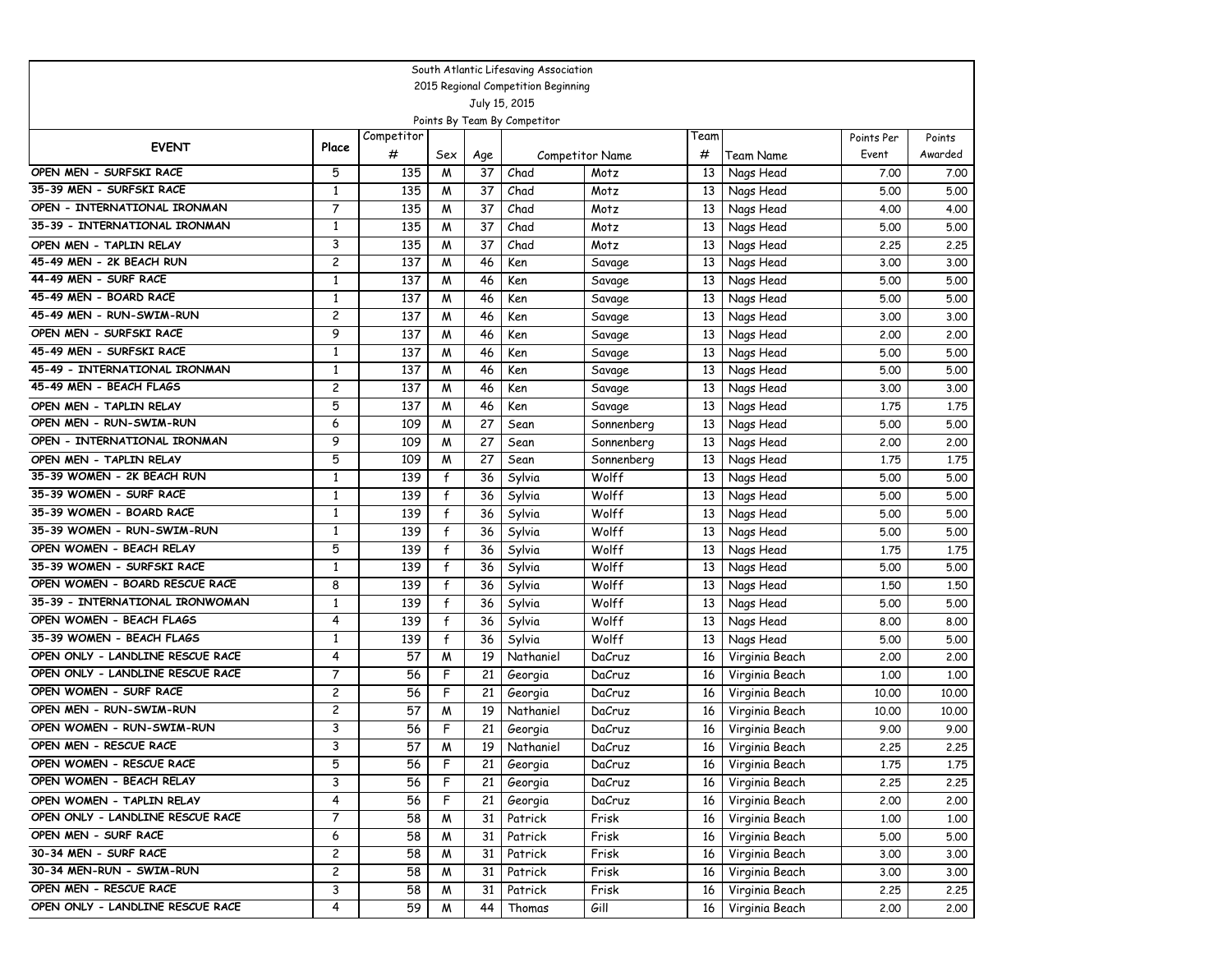| South Atlantic Lifesaving Association<br>2015 Regional Competition Beginning |                |                 |     |          |                              |                        |      |                    |            |         |  |
|------------------------------------------------------------------------------|----------------|-----------------|-----|----------|------------------------------|------------------------|------|--------------------|------------|---------|--|
|                                                                              |                |                 |     |          |                              |                        |      |                    |            |         |  |
|                                                                              |                |                 |     |          | July 15, 2015                |                        |      |                    |            |         |  |
|                                                                              |                |                 |     |          | Points By Team By Competitor |                        |      |                    |            |         |  |
| <b>EVENT</b>                                                                 | Place          | Competitor      |     |          |                              |                        | Team |                    | Points Per | Points  |  |
|                                                                              |                | #               | Sex | Age      |                              | <b>Competitor Name</b> | #    | Team Name          | Event      | Awarded |  |
| 40-44 MEN - SURF RACE                                                        | 1              | 59              | M   | 44       | Thomas                       | Gill                   | 16   | Virginia Beach     | 5.00       | 5.00    |  |
| 40-44 MEN - RUN-SWIM-RUN                                                     | $\mathbf{1}$   | 59              | M   | 44       | Thomas                       | Gill                   | 16   | Virginia Beach     | 5.00       | 5.00    |  |
| OPEN ONLY - LANDLINE RESCUE RACE                                             | 4              | 60              | M   | 20       | Erik                         | Hansson                | 16   | Virginia Beach     | 2.00       | 2.00    |  |
| OPEN MEN - BEACH RELAY                                                       | 6              | 60              | M   | 20       | Erik                         | Hansson                | 16   | Virginia Beach     | 1,25       | 1.25    |  |
| OPEN MEN - 2K BEACH RUN                                                      | 2              | 61              | M   | 21       | Sean                         | Helmke                 | 16   | Virginia Beach     | 10,00      | 10.00   |  |
| 55-59 WOMEN - 2K BEACH RUN                                                   | 1              | 62              | F   | 58       | Nancy                        | Hodges                 | 16   | Virginia Beach     | 5.00       | 5.00    |  |
| 55-59 WOMEN - SURF RACE                                                      | $\mathbf{1}$   | 62              | F   | 58       | Nancy                        | Hodges                 | 16   | Virginia Beach     | 5.00       | 5.00    |  |
| 55-59 WOMEN - BOARD RACE                                                     | $\mathbf{1}$   | 62              | F   | 58       | Nancy                        | Hodges                 | 16   | Virginia Beach     | 5.00       | 5.00    |  |
| 55-59 WOMEN - RUN-SWIM-RUN                                                   | $\mathbf{1}$   | 62              | F   | 58       | Nancy                        | Hodges                 | 16   | Virginia Beach     | 5.00       | 5.00    |  |
| OPEN WOMEN - RESCUE RACE                                                     | 5              | 62              | F   | 58       | Nancy                        | Hodges                 | 16   | Virginia Beach     | 1.75       | 1.75    |  |
| 55-59 WOMEN - SURFSKI RACE                                                   | 1              | 62              | F   | 58       | Nancy                        | Hodges                 | 16   | Virginia Beach     | 5.00       | 5.00    |  |
| 55-59 - INTERNATIONAL IRONWOMAN                                              | 1              | 62              | F   | 58       | Nancy                        | Hodges                 | 16   | Virginia Beach     | 5.00       | 5.00    |  |
| 55-59 WOMEN - BEACH FLAGS                                                    | $\mathbf{1}$   | 62              | F   | 58       | Nancy                        | Hodges                 | 16   | Virginia Beach     | 5.00       | 5.00    |  |
| OPEN WOMEN - TAPLIN RELAY                                                    | 4              | 62              | F   | 58       | Nancy                        | Hodges                 | 16   | Virginia Beach     | 2.00       | 2.00    |  |
| OPEN WOMEN - RESCUE RACE                                                     | 5              | 63              | F   | 23       | Emily                        | Kramer                 | 16   | Virginia Beach     | 1.75       | 1.75    |  |
| OPEN WOMEN - BEACH RELAY                                                     | 3              | 63              | F   | 23       | Emily                        | Kramer                 | 16   | Virginia Beach     | 2.25       | 2.25    |  |
| OPEN WOMEN - SURFSKI RACE                                                    | 9              | 63              | F   | 23       | Emily                        | Kramer                 | 16   | Virginia Beach     | 2.00       | 2.00    |  |
| OPEN WOMEN - TAPLIN RELAY                                                    | 4              | 63              | F   | 23       | Emily                        | Kramer                 | 16   | Virginia Beach     | 2.00       | 2.00    |  |
| OPEN ONLY - LANDLINE RESCUE RACE                                             | 4              | 64              | F   | 18       | Marley                       | Lyster                 | 16   | Virginia Beach     | 2.00       | 2.00    |  |
| OPEN WOMEN - RESCUE RACE                                                     | 5              | 64              | F   | 18       | Marley                       | Lyster                 | 16   | Virginia Beach     | 1.75       | 1.75    |  |
| OPEN WOMEN - BEACH RELAY                                                     | 3              | 64              | F   | 18       | Marley                       | Lyster                 | 16   | Virginia Beach     | 2.25       | 2.25    |  |
| OPEN WOMEN - TAPLIN RELAY                                                    | 4              | 64              | F   | 18       | Marley                       | Lyster                 | 16   | Virginia Beach     | 2.00       | 2.00    |  |
| OPEN MEN - 2K BEACH RUN                                                      | 1              | 65              | M   | 24       | Harrison                     | Martingayle            | 16   | Virginia Beach     | 12,00      | 12,00   |  |
| 45-49 MEN - 2K BEACH RUN                                                     | 1              | 188             | M   | 48       | Kevin                        | Martingayle            | 16   | Virginia Beach     | 5.00       | 5.00    |  |
| 45-49 MEN - RUN-SWIM-RUN                                                     | $\mathbf{1}$   | 188             | M   | 48       | Kevin                        | Martingayle            | 16   | Virginia Beach     | 5.00       | 5.00    |  |
| OPEN MEN - BEACH RELAY                                                       | 6              | 65              | M   | 24       | Harrison                     | Martingayle            | 16   | Virginia Beach     | 1,25       | 1.25    |  |
| OPEN ONLY - LANDLINE RESCUE RACE<br>OPEN MEN - RESCUE RACE                   | $\overline{7}$ | 66              | M   | 24       | Max                          | McQuarrie              | 16   | Virginia Beach     | 1,00       | 1.00    |  |
|                                                                              | 3              | 66              | M   | 24       | Max                          | McQuarrie              | 16   | Virginia Beach     | 2.25       | 2.25    |  |
| OPEN ONLY - LANDLINE RESCUE RACE<br>OPEN MEN - RESCUE RACE                   | 7              | 67              | M   | 29       | Michael                      | Miller                 | 16   | Virginia Beach     | 1,00       | 1.00    |  |
| OPEN MEN - BEACH RELAY                                                       | 3              | 67              | M   | 29       | Michael                      | Miller                 | 16   | Virginia Beach     | 2.25       | 2.25    |  |
|                                                                              | 6              | 67              | M   | 29<br>29 | Michael                      | Miller<br>Miller       | 16   | Virginia Beach     | 1,25       | 1,25    |  |
| OPEN MEN - TAPLIN RELAY<br>OPEN MEN - SURF RACE                              | 9<br>4         | 67              | M   |          | Michael                      |                        | 16   | Virginia Beach     | 0.50       | 0.50    |  |
|                                                                              |                | 68              | W   | 18       | Donovan                      | Pope                   | 16   | Virginia Beach     | 8.00       | 8.00    |  |
| OPEN MEN - BOARD RESCUE RACE                                                 | 4              | 68              | M   | 18       | Donovan                      | Pope                   | 16 I | Virginia Beach     | 4.00       | 4.00    |  |
| OPEN MEN - TAPLIN RELAY<br>OPEN MEN - BOARD RESCUE RACE                      | 9              | 68              | M   | 18       | Donovan                      | Pope                   | 16   | Virginia Beach     | 0.50       | 0.50    |  |
|                                                                              | 4              | 69              | M   | 19       | Jacob                        | Rogerson               | 16   | Virginia Beach     | 4.00       | 4.00    |  |
| OPEN MEN - TAPLIN RELAY                                                      | 9              | 69              | M   | 19       | Jacob                        | Rogerson               | 16   | Virginia Beach     | 0.50       | 0.50    |  |
| OPEN MEN - 2K BEACH RUN                                                      | 6              | $\bf 71$        | M   | 17       | Logan                        | Sawyer                 | 16   | Virginia Beach     | 5.00       | 5.00    |  |
| OPEN MEN - BEACH RELAY                                                       | 6              | $\overline{71}$ | M   | 17       | Logan                        | Sawyer                 | 16   | Virginia Beach     | 1.25       | 1.25    |  |
| OPEN WOMEN - 2K BEACH RUN                                                    | 2              | 72              | F   | 27       | Mary                         | Bojarski               | 17   | Wrightsville Beach | 10.00      | 10.00   |  |
| OPEN WOMEN - BEACH RELAY                                                     | 7              | 72              | F   | 27       | Mary                         | Bojarski               | 17   | Wrightsville Beach | 1.00       | 1.00    |  |
| OPEN WOMEN - TAPLIN RELAY                                                    | $\mathbf{1}$   | 72              | F   | 27       | Mary                         | Bojarski               | 17   | Wrightsville Beach | 3.00       | 3.00    |  |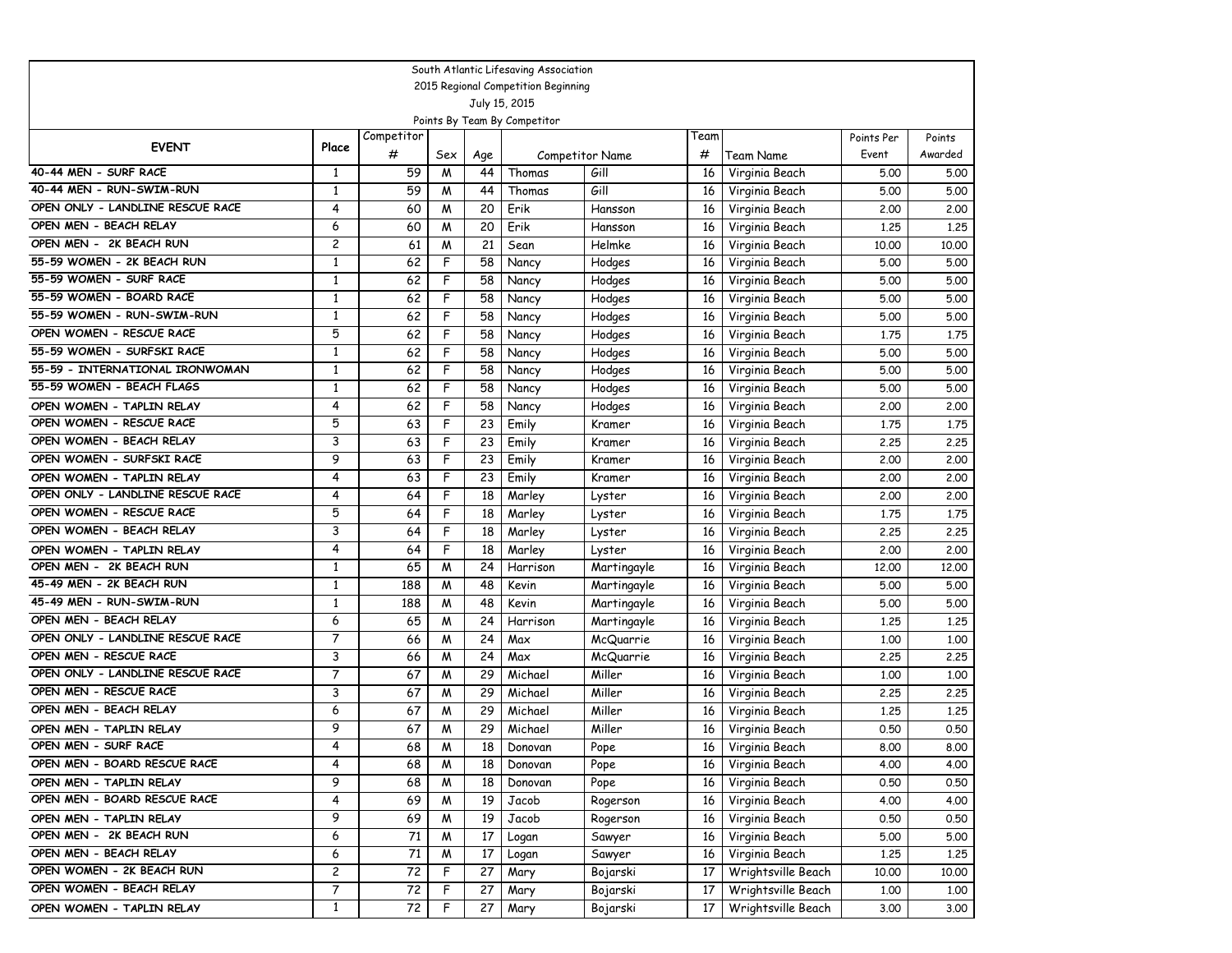|                                     |                |            |     |                 | South Atlantic Lifesaving Association |                 |      |                    |            |         |
|-------------------------------------|----------------|------------|-----|-----------------|---------------------------------------|-----------------|------|--------------------|------------|---------|
| 2015 Regional Competition Beginning |                |            |     |                 |                                       |                 |      |                    |            |         |
|                                     |                |            |     |                 | July 15, 2015                         |                 |      |                    |            |         |
|                                     |                |            |     |                 | Points By Team By Competitor          |                 |      |                    |            |         |
| <b>EVENT</b>                        | Place          | Competitor |     |                 |                                       |                 | Геаm |                    | Points Per | Points  |
|                                     |                | #          | Sex | Age             |                                       | Competitor Name | #    | Team Name          | Event      | Awarded |
| OPEN ONLY - LANDLINE RESCUE RACE    | $\mathbf{1}$   | 74         | M   | 25              | Stephen                               | Conrad          | 17   | Wrightsville Beach | 3.00       | 3.00    |
| OPEN MEN - SURF RACE                | 2              | 74         | M   | 25              | Stephen                               | Conrad          | 17   | Wrightsville Beach | 10,00      | 10.00   |
| OPEN MEN - RUN-SWIM-RUN             | 10             | 74         | M   | 25              | Stephen                               | Conrad          | 17   | Wrightsville Beach | 1.00       | 1.00    |
| OPEN MEN - RESCUE RACE              | 2              | 74         | M   | 25              | Stephen                               | Conrad          | 17   | Wrightsville Beach | 2,50       | 2.50    |
| OPEN WOMEN - RESCUE RACE            | 1              | 75         | F   | 27              | Sidney                                | Corn            | 17   | Wrightsville Beach | 3.00       | 3.00    |
| OPEN WOMEN - BEACH RELAY            | 7              | 75         | F   | 27              | Sidney                                | Corn            | 17   | Wrightsville Beach | 1.00       | 1.00    |
| OPEN WOMEN - SURFSKI RACE           | 4              | 75         | F   | 27              | Sidney                                | Corn            | 17   | Wrightsville Beach | 8.00       | 8.00    |
| OPEN - INTERNATIONAL IRONWOMAN      | 9              | 75         | F   | 27              | Sidney                                | Corn            | 17   | Wrightsville Beach | 2.00       | 2.00    |
| OPEN MEN - SURF RACE                | 8              | 76         | M   | 21              | Sawyer                                | Dove            | 17   | Wrightsville Beach | 3.00       | 3.00    |
| OPEN MEN - RUN-SWIM-RUN             | 8              | 76         | M   | 21              | Sawyer                                | Dove            | 17   | Wrightsville Beach | 3.00       | 3.00    |
| OPEN MEN - RESCUE RACE              | $\mathbf{1}$   | 76         | M   | 21              | Sawyer                                | Dove            | 17   | Wrightsville Beach | 3.00       | 3.00    |
| OPEN MEN - BOARD RESCUE RACE        | $\mathbf{1}$   | 76         | M   | 21              | Sawyer                                | Dove            | 17   | Wrightsville Beach | 6.00       | 6.00    |
| OPEN MEN - TAPLIN RELAY             | 1              | 76         | M   | 21              | Sawyer                                | Dove            | 17   | Wrightsville Beach | 3.00       | 3.00    |
| 40-44 MEN - 2K BEACH RUN            | $\overline{c}$ | 77         | M   | 42              | Brendon                               | Doyle           | 17   | Wrightsville Beach | 3.00       | 3.00    |
| 40-44 MEN - BOARD RACE              | $\mathbf{1}$   | 77         | M   | 42              | Brendon                               | Doyle           | 17   | Wrightsville Beach | 5.00       | 5.00    |
| OPEN MEN - RESCUE RACE              | 5              | 77         | M   | 42              | Brendon                               | Doyle           | 17   | Wrightsville Beach | 1.75       | 1.75    |
| OPEN MEN - BEACH RELAY              | $\mathbf{1}$   | 77         | M   | 42              | Brendon                               | Doyle           | 17   | Wrightsville Beach | 3.00       | 3.00    |
| 40-44 MEN - BEACH FLAGS             | 2              | 77         | M   | 42              | Brendon                               | Doyle           | 17   | Wrightsville Beach | 3.00       | 3.00    |
| OPEN MEN - RUN-SWIM-RUN             | 7              | 78         | M   | 21              | Daniel                                | Dozier          | 17   | Wrightsville Beach | 4.00       | 4.00    |
| OPEN MEN - 2K BEACH RUN             | 4              | 79         | M   | 23              | Joshua                                | Drew            | 17   | Wrightsville Beach | 8.00       | 8.00    |
| OPEN ONLY - LANDLINE RESCUE RACE    | 2              | 79         | M   | $\overline{23}$ | Joshua                                | Drew            | 17   | Wrightsville Beach | 2.50       | 2.50    |
| OPEN MEN - RESCUE RACE              | $\mathbf{1}$   | 79         | W   | 23              | Joshua                                | Drew            | 17   | Wrightsville Beach | 3.00       | 3.00    |
| OPEN MEN - TAPLIN RELAY             | 4              | 79         | W   | 23              | Joshua                                | Drew            | 17   | Wrightsville Beach | 2.00       | 2.00    |
| OPEN WOMEN - SURF RACE              | 5              | 80         | F   | 21              | Catherine                             | Gargula         | 17   | Wrightsville Beach | 7.00       | 7.00    |
| OPEN WOMEN - RUN-SWIM-RUN           | 4              | 80         | F   | 21              | Catherine                             | Gargula         | 17   | Wrightsville Beach | 8.00       | 8.00    |
| OPEN WOMEN - RESCUE RACE            | $\mathbf{1}$   | 80         | F   | 21              | Catherine                             | Gargula         | 17   | Wrightsville Beach | 3.00       | 3.00    |
| OPEN WOMEN - BOARD RESCUE RACE      | 3              | 80         | F   | 21              | Catherine                             | Gargula         | 17   | Wrightsville Beach | 4.50       | 4.50    |
| OPEN - INTERNATIONAL IRONWOMAN      | 6              | 80         | F   | 21              | Catherine                             | Gargula         | 17   | Wrightsville Beach | 5.00       | 5.00    |
| OPEN WOMEN - TAPLIN RELAY           | $\mathbf{1}$   | 80         | F   | 21              | Catherine                             | Gargula         | 17   | Wrightsville Beach | 3.00       | 3.00    |
| OPEN MEN - RESCUE RACE              | 5              | 81         | M   | 19              | Tyler                                 | George          | 17   | Wrightsville Beach | 1.75       | 1.75    |
| OPEN MEN - BEACH RELAY              | 1              | 81         | M   | 19              | Tyler                                 | George          | 17   | Wrightsville Beach | 3.00       | 3.00    |
| OPEN MEN - TAPLIN RELAY             | 7              | 81         | M   | 19              | Tyler                                 | George          | 17   | Wrightsville Beach | 1.00       | 1.00    |
| OPEN ONLY - LANDLINE RESCUE RACE    | $\mathbf{1}$   | 82         | F   | 32              | Lindsey                               | Gerkens Lynskey | 17   | Wrightsville Beach | 3.00       | 3.00    |
| OPEN WOMEN - BOARD RACE             | 3              | 82         | F   | 32              | Lindsey                               | Gerkens Lynskey | 17   | Wrightsville Beach | 9.00       | 9.00    |
| 30-34 WOMEN - BOARD RACE            | $\mathbf{1}$   | 82         | F   | 32              | Lindsey                               | Gerkens Lynskey | 17   | Wrightsville Beach | 5.00       | 5.00    |
| OPEN WOMEN - BEACH RELAY            | 7              | 82         | F   | 32              | Lindsey                               | Gerkens Lynskey | 17   | Wrightsville Beach | 1.00       | 1.00    |
| OPEN WOMEN - SURFSKI RACE           | 3              | 82         | F   | 32              | Lindsey                               | Gerkens Lynskey | 17   | Wrightsville Beach | 9.00       | 9.00    |
| 30-34 WOMEN - SURFSKI RACE          | 1              | 82         | F   | 32              | Lindsey                               | Gerkens Lynskey | 17   | Wrightsville Beach | 5.00       | 5.00    |
| OPEN WOMEN - BOARD RESCUE RACE      | $\overline{c}$ | 82         | F   | 32              | Lindsey                               | Gerkens Lynskey | 17   | Wrightsville Beach | 5.00       | 5.00    |
| OPEN - INTERNATIONAL IRONWOMAN      | $\mathbf{1}$   | 82         | F   | 32              | Lindsey                               | Gerkens Lynskey | 17   | Wrightsville Beach | 12.00      | 12.00   |
| 30-34 - INTERNATIONAL IRONWOMAN     | $\mathbf{1}$   | 82         | F   | 32              | Lindsey                               | Gerkens Lynskey | 17   | Wrightsville Beach | 5.00       | 5.00    |
| OPEN WOMEN - BEACH FLAGS            | 9              | 82         | F   | 32              | Lindsey                               | Gerkens Lynskey | 17   | Wrightsville Beach | 2.00       | 2.00    |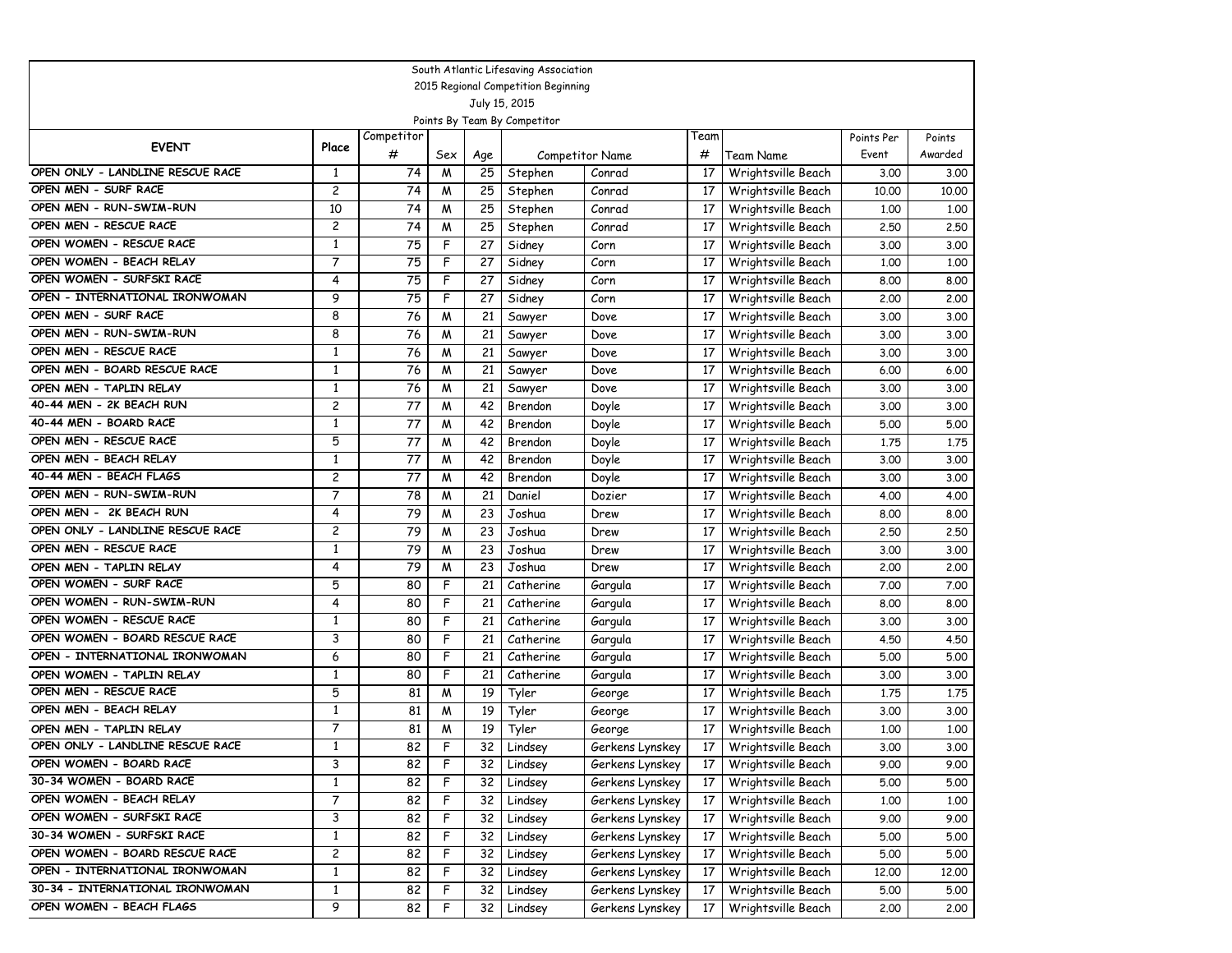| South Atlantic Lifesaving Association                       |                                         |            |        |          |                    |                        |          |                                          |              |              |  |
|-------------------------------------------------------------|-----------------------------------------|------------|--------|----------|--------------------|------------------------|----------|------------------------------------------|--------------|--------------|--|
| 2015 Regional Competition Beginning                         |                                         |            |        |          |                    |                        |          |                                          |              |              |  |
| July 15, 2015                                               |                                         |            |        |          |                    |                        |          |                                          |              |              |  |
| Points By Team By Competitor                                |                                         |            |        |          |                    |                        |          |                                          |              |              |  |
| <b>EVENT</b>                                                | Place                                   | Competitor |        |          |                    |                        | Team     |                                          | Points Per   | Points       |  |
|                                                             |                                         | #          | Sex    | Age      |                    | <b>Competitor Name</b> | #        | Team Name                                | Event        | Awarded      |  |
| 30-34 WOMEN - BEACH FLAGS                                   | 1                                       | 82         | F      | 32       | Lindsey            | Gerkens Lynskey        | 17       | Wrightsville Beach                       | 5.00         | 5.00         |  |
| OPEN WOMEN - TAPLIN RELAY                                   | $\mathbf{1}$                            | 82         | F      | 32       | Lindsey            | Gerkens Lynskey        | 17       | Wrightsville Beach                       | 3.00         | 3.00         |  |
| OPEN ONLY - LANDLINE RESCUE RACE                            | $\overline{c}$                          | 83         | F      | 22       | Thalia             | Harrison               | 17       | Wrightsville Beach                       | 2.50         | 2.50         |  |
| OPEN WOMEN - SURF RACE                                      | 10                                      | 83         | F      | 22       | Thalia             | Harrison               | 17       | Wrightsville Beach                       | 1,00         | 1.00         |  |
| OPEN WOMEN - RUN-SWIM-RUN                                   | 8                                       | 83         | F      | 22       | Thalia             | Harrison               | 17       | Wrightsville Beach                       | 3.00         | 3.00         |  |
| OPEN WOMEN - RESCUE RACE                                    | 1                                       | 83         | F      | 22       | Thalia             | Harrison               | 17       | Wrightsville Beach                       | 3.00         | 3.00         |  |
| OPEN WOMEN - BEACH RELAY<br>OPEN WOMEN - BOARD RESCUE RACE  | 5                                       | 83         | F      | 22       | Thalia             | Harrison               | 17       | Wrightsville Beach                       | 1.75         | 1.75         |  |
|                                                             | $\overline{\mathbf{c}}$                 | 83         | F      | 22       | Thalia             | Harrison               | 17       | Wrightsville Beach                       | 5.00         | 5.00         |  |
| OPEN ONLY - LANDLINE RESCUE RACE                            | $\mathbf{1}$                            | 84         | M      | 30       | Hunter             | Hay                    | 17       | Wrightsville Beach                       | 3.00         | 3.00         |  |
| 30-34 MEN - BOARD RACE                                      | $\overline{\mathbf{c}}$                 | 84         | M      | 30       | Hunter             | Hay                    | 17       | Wrightsville Beach                       | 3.00         | 3.00         |  |
| OPEN MEN - RESCUE RACE                                      | $\overline{\mathbf{c}}$                 | 84         | M      | 30       | Hunter             | Hay                    | 17       | Wrightsville Beach                       | 2.50         | 2.50         |  |
| OPEN MEN - SURFSKI RACE                                     | $\mathbf{1}$                            | 84         | M      | 30       | Hunter             | Hay                    | 17       | Wrightsville Beach                       | 12,00        | 12,00        |  |
| 30-34 MEN - SURFSKI RACE<br>OPEN MEN - BOARD RESCUE RACE    | 2                                       | 84         | M      | 30       | Hunter             | Hay                    | 17       | Wrightsville Beach                       | 3.00         | 3.00         |  |
|                                                             | 3                                       | 84         | M      | 30       | Hunter             | Hay                    | 17       | Wrightsville Beach                       | 4.50         | 4.50         |  |
| OPEN - INTERNATIONAL IRONMAN                                | 6                                       | 84         | M      | 30       | Hunter             | Hay                    | 17       | Wrightsville Beach                       | 5.00         | 5.00         |  |
| 30-34 - INTERANTIONAL IRONMAN                               | 3                                       | 84         | M      | 30       | Hunter             | Hay                    | 17       | Wrightsville Beach                       | 1,00         | 1.00         |  |
| OPEN MEN - TAPLIN RELAY                                     | $\mathbf{1}$                            | 84         | M      | 30       | Hunter             | Hay                    | 17       | Wrightsville Beach                       | 3.00         | 3.00         |  |
| OPEN ONLY - LANDLINE RESCUE RACE<br>OPEN MEN - RESCUE RACE  | $\overline{\mathbf{c}}$                 | 85         | M      | 21       | Carl               | Labonge                | 17       | Wrightsville Beach                       | 2.50         | 2.50         |  |
| OPEN MEN - BEACH FLAGS                                      | 1                                       | 85         | M      | 21       | Carl               | Labonge                | 17       | Wrightsville Beach                       | 3.00         | 3.00         |  |
| OPEN ONLY - LANDLINE RESCUE RACE                            | 7                                       | 86         | M      | 24       | Raymond            | McGorry                | 17       | Wrightsville Beach                       | 4.00         | 4.00         |  |
| OPEN MEN - RESCUE RACE                                      | $\overline{\mathbf{c}}$<br>$\mathbf{1}$ | 87         | M      | 22       | Kyle               | Miess                  | 17       | Wrightsville Beach                       | 2.50         | 2.50         |  |
| OPEN MEN - BEACH RELAY                                      |                                         | 87         | M      | 22       | Kyle               | Miess                  | 17       | Wrightsville Beach                       | 3.00         | 3.00         |  |
|                                                             | $\mathbf{1}$                            | 87         | M      | 22       | Kyle               | Miess                  | 17       | Wrightsville Beach                       | 3.00         | 3.00         |  |
| OPEN MEN - TAPLIN RELAY<br>OPEN MEN - RESCUE RACE           | $\mathbf{1}$<br>8                       | 87         | M      | 22       | Kyle<br>Zach       | Miess                  | 17       | Wrightsville Beach                       | 3.00         | 3.00         |  |
| OPEN MEN - BOARD RESCUE RACE                                | 10                                      | 88         | M      | 20<br>20 |                    | Nifong                 | 17       | Wrightsville Beach                       | 0.75         | 0.75         |  |
|                                                             | $\overline{7}$                          | 88         | M      |          | Zach               | Nifong<br>Nifong       | 17       | Wrightsville Beach                       | 0.50         | 0.50         |  |
| OPEN MEN - TAPLIN RELAY<br>OPEN ONLY - LANDLINE RESCUE RACE | $\mathbf{1}$                            | 88<br>89   | M<br>M | 20<br>29 | Zach<br>Maurice    | Peacock                | 17<br>17 | Wrightsville Beach                       | 1,00<br>3.00 | 1.00<br>3.00 |  |
| OPEN MEN - RESCUE RACE                                      | 2                                       | 89         | M      | 29       |                    | Peacock                | 17       | Wrightsville Beach<br>Wrightsville Beach | 2.50         | 2.50         |  |
| OPEN MEN - BEACH RELAY                                      | $\mathbf{1}$                            | 89         | M      | 29       | Maurice<br>Maurice | Peacock                | 17       | Wrightsville Beach                       | 3.00         | 3.00         |  |
| OPEN MEN - BEACH FLAGS                                      | 1                                       | 89         | M      | 29       | Maurice            | Peacock                | 17       | Wrightsville Beach                       | 12,00        | 12,00        |  |
| OPEN MEN - TAPLIN RELAY                                     | 7                                       | 89         | M      | 29       | Maurice            | Peacock                | 17       | Wrightsville Beach                       | 1.00         | 1.00         |  |
| OPEN MEN - BOARD RACE                                       | 2                                       | 90         | M      | 31       | Barret             | Phifer                 | 17       | Wrightsville Beach                       | 10.00        | 10.00        |  |
| 30-34 MEN - BOARD RACE                                      | 1                                       | 90         | M      | 31       | Barret             | Phifer                 | 17 I     | Wrightsville Beach                       | 5.00         | 5.00         |  |
| OPEN MEN - RESCUE RACE                                      | 8                                       | 90         | M      | 31       | Barret             | Phifer                 | 17       | Wrightsville Beach                       | 0.75         | 0.75         |  |
| OPEN MEN - SURFSKI RACE                                     | $\overline{\mathbf{c}}$                 | 90         | M      | 31       | Barret             | Phifer                 | 17       | Wrightsville Beach                       | 10.00        | 10.00        |  |
| 30-34 MEN - SURFSKI RACE                                    | $\mathbf{1}$                            | 90         | M      | 31       | Barret             | Phifer                 | 17       | Wrightsville Beach                       | 5.00         | 5.00         |  |
| OPEN MEN - BOARD RESCUE RACE                                | $\mathbf{1}$                            | 90         | M      | 31       | Barret             | Phifer                 | 17       | Wrightsville Beach                       | 6.00         | 6.00         |  |
| OPEN - INTERNATIONAL IRONMAN                                | 3                                       | 90         | M      | 31       | Barret             | Phifer                 | 17       | Wrightsville Beach                       | 9.00         | 9.00         |  |
| 30-34 - INTERANTIONAL IRONMAN                               | $\mathbf{1}$                            | 90         | M      | 31       | Barret             | Phifer                 | 17       | Wrightsville Beach                       | 5.00         | 5.00         |  |
| OPEN MEN - TAPLIN RELAY                                     | 1                                       | 90         | M      | 31       | Barret             | Phifer                 | 17       | Wrightsville Beach                       | 3.00         | 3.00         |  |
| 30-34 MEN - 2K BEACH RUN                                    | 1                                       | 91         | M      | 34       | Sean               | Ruttkay                | 17       | Wrightsville Beach                       | 5.00         |              |  |
|                                                             |                                         |            |        |          |                    |                        |          |                                          |              | 5.00         |  |